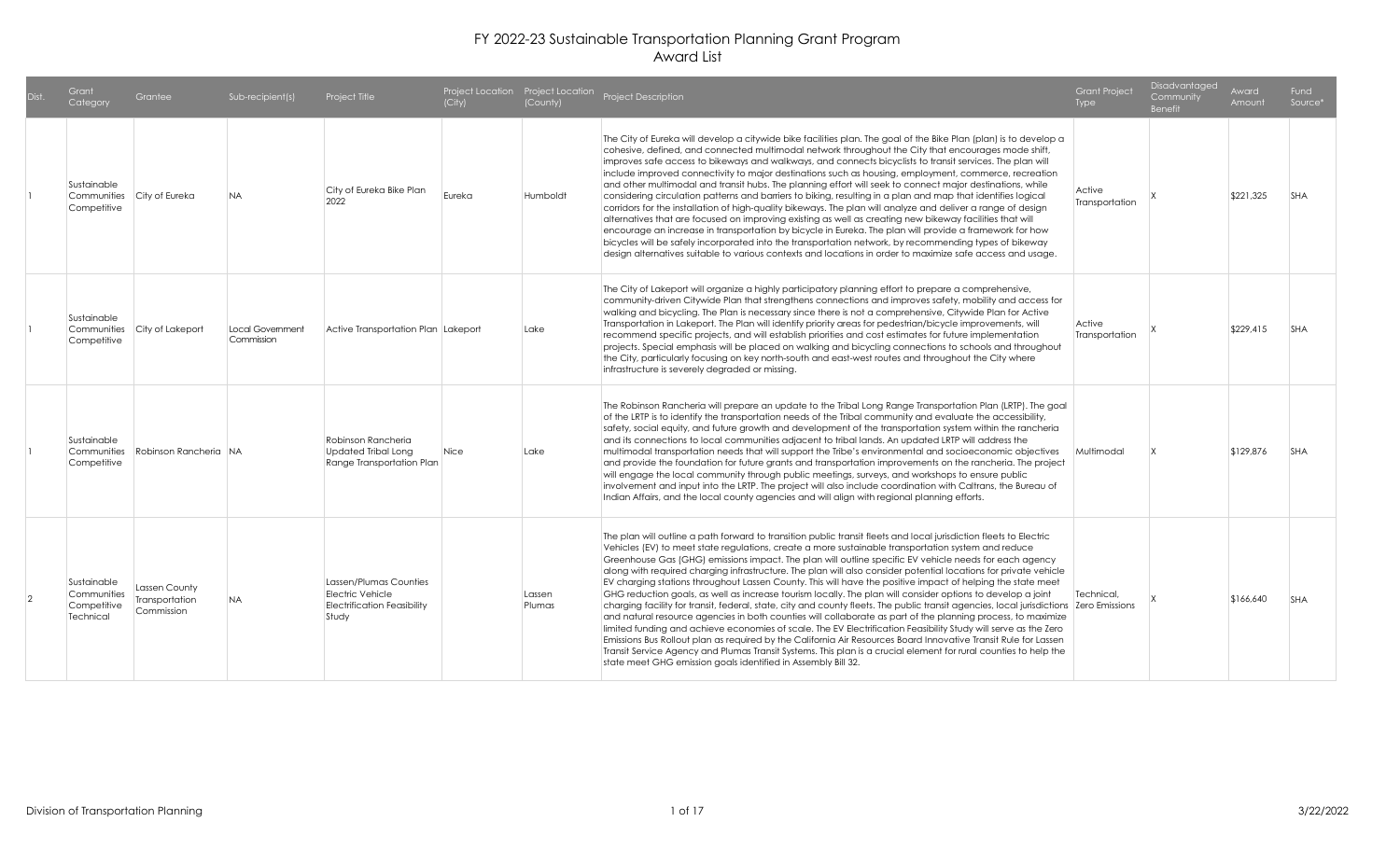|                | Grant<br>Category                                      | Grantee                                              | Sub-recipient(s)               | Project Title                                                            | (City)      | (County)   | Project Location Project Location Project Description                                                                                                                                                                                                                                                                                                                                                                                                                                                                                                                                                                                                                                                                                                                                                                                                                                                                                                                                                                                                                                                                                                                                               | <b>Grant Project</b><br>Type               | <b>Disadvantaged</b><br>Community<br><b>Benefit</b> | Award<br>Amount | Fund<br>Source* |
|----------------|--------------------------------------------------------|------------------------------------------------------|--------------------------------|--------------------------------------------------------------------------|-------------|------------|-----------------------------------------------------------------------------------------------------------------------------------------------------------------------------------------------------------------------------------------------------------------------------------------------------------------------------------------------------------------------------------------------------------------------------------------------------------------------------------------------------------------------------------------------------------------------------------------------------------------------------------------------------------------------------------------------------------------------------------------------------------------------------------------------------------------------------------------------------------------------------------------------------------------------------------------------------------------------------------------------------------------------------------------------------------------------------------------------------------------------------------------------------------------------------------------------------|--------------------------------------------|-----------------------------------------------------|-----------------|-----------------|
| $\overline{2}$ | Sustainable<br>Communities<br>Competitive<br>Technical | <b>Redding Area Bus</b><br>Authority (RABA)          | <b>NA</b>                      | <b>RABA Innovative Clean</b><br>Transit Project                          |             | Shasta     | The RABA Innovative Clean Transit Project will guide the transition of the transit agency fleet to zero emission<br>buses (ZEBs), which will reduce both fossil fuel use and greenhouse gas emissions. The project is needed to<br>comply with the California Air Resources Board Innovative Clean Transit Regulation, which, beginning in 2029, Technical,<br>requires 100 percent of new purchases by transit agencies to be ZEBs. RABA is a small transit agency with<br>limited staff; as such, commencing the transition to ZEBs immediately is imperative. The major deliverable of<br>this project is the RABA ZEB Rollout Plan. The parties involved in this project include RABA, Redding Electric<br>Utility, the City of Redding, the City of Anderson, the City of Shasta Lake, and Shasta County.                                                                                                                                                                                                                                                                                                                                                                                      | Transit,<br>Zero Emissions                 |                                                     | \$243,458       | <b>SHA</b>      |
| $\overline{2}$ | Sustainable<br>Communities<br>Competitive<br>Technical | <b>Tehama County</b><br>Transportation<br>Commission | <b>NA</b>                      | <b>Tehama County Climate</b><br>Adaptation Response Plan                 |             | Tehama     | The Tehama County Transportation Commission will develop a county-wide Tehama County Climate<br>Adaptation Response Plan (TCCARP). The region currently does not have an adopted climate change<br>resiliency or adaptation plan. The goal of this project is to improve the resiliency of Tehama County<br>communities to natural hazards, such as earthquakes, wildfires, and floods. In recent years, Tehama County<br>and neighboring regions have experienced a number of natural hazards that have greatly impacted their<br>communities. The TCCARP will improve the communities' resiliency to these hazards through a<br>comprehensive transportation network resiliency analysis. The TCCARP will strive to integrate and maintain<br>consistency with prior planning efforts, like the Tehama County Hazard Mitigation Plan and the Cal Fire<br>Tehama East/West Community Wildfire Protection Plan Update.                                                                                                                                                                                                                                                                              | Technical.<br>Climate<br>Change,<br>Safety |                                                     | \$137,930       | <b>SHA</b>      |
| $\overline{3}$ | Sustainable<br>Communities<br>Competitive              | City of Isleton                                      | Local Government<br>Commission | <b>Isleton Main Street</b><br>Redesign and<br><b>Revitalization Plan</b> | Isleton     | Sacramento | The project will develop a plan for Isleton's Main Street to improve the pedestrian environment, support<br>revitalization, and preserve the rich heritage of this historic community and the Sacramento-San Joaquin<br>Delta. The City, with its sub-applicant (Local Government Commission), will conduct an extensive and highly<br>participatory, multifaceted community engagement process to identify strategies for change. The resulting<br>plan will include short and long-term streetscape and multi-modal safety and access improvements for<br>pedestrians, bicyclists, transit and motorists, steps to spur public and private investment in the downtown, and<br>strategies for maintaining a cohesive, well-connected community. The plan fully supports state and regional<br>goals of reducing vehicle miles traveled and greenhouse gas emissions, maximizing mobility and accessibility,<br>preserving and ensuring a sustainable regional transportation system, protecting the environment and health,<br>and promoting equitable economic development.                                                                                                                       | Multimodal                                 |                                                     | \$212,788       | <b>RMRA</b>     |
| 3              | Sustainable<br>Communities<br>Competitive              | City of Placerville                                  | Local Government<br>Commission | Cedar Ravine Road<br>Multimodal Study                                    | Placerville | El Dorado  | The City of Placerville will partner with the nonprofit Local Government Commission to engage residents,<br>along with staff from a medical center, nursing facilities, an elementary school, churches and nearby retail<br>and professional offices to develop implementation options for accommodating all users, including motorists,<br>transit, pedestrians and cyclists, on Cedar Ravine Road. The study will also analyze and recommend ways to<br>improve access and connectivity in the area. This study will not only to analyze and evaluate the challenges,<br>but also identify strategies and design changes that will improve safety and better accommodate all users Multimodal<br>on Cedar Ravine Road and in the adjacent area. The study will develop conceptual plans and cost<br>estimates that the City can use to implement improvements in the near future. The plan fully supports state<br>and regional goals of reducing vehicle miles traveled and greenhouse gas emissions, maximizing mobility<br>and accessibility, preserving and ensuring a sustainable regional transportation system, and protecting the<br>environment and health.                              |                                            |                                                     | \$167,634       | <b>SHA</b>      |
| $\overline{3}$ | Sustainable<br>Communities<br>Competitive              | City of Roseville                                    | <b>NA</b>                      | Roseville Transit<br>Comprehensive<br><b>Operational Analysis</b>        | Roseville   | Placer     | The City of Roseville will prepare a Comprehensive Operational Analysis (COA) of Roseville Transit to improve<br>the services provided and make transit a more viable option for City residents. The COA will analyze the<br>changed travel patterns of City residents and recommend opportunities to redefine or modify the existing<br>local, paratransit, dial-a-ride and commuter services to create a transit agency that serves diverse demands,<br>including the needs of travelers who are unable to or prefer not to drive for most trips. In addition to<br>examining existing transit services, the COA will research the viability of bus service to the Sacramento<br>International Airport, research the use of partnerships with private sector companies, such as transportation<br>network companies, and service models such as microtransit to determine the proper balance of services to<br>best serve the community. The COA will engage project stakeholders such as low income communities,<br>school districts, large employers, Sierra College, senior services, identified stakeholders, transit riders and<br>under-represented groups throughout the planning process. | Transit                                    |                                                     | \$309,846       | <b>SHA</b>      |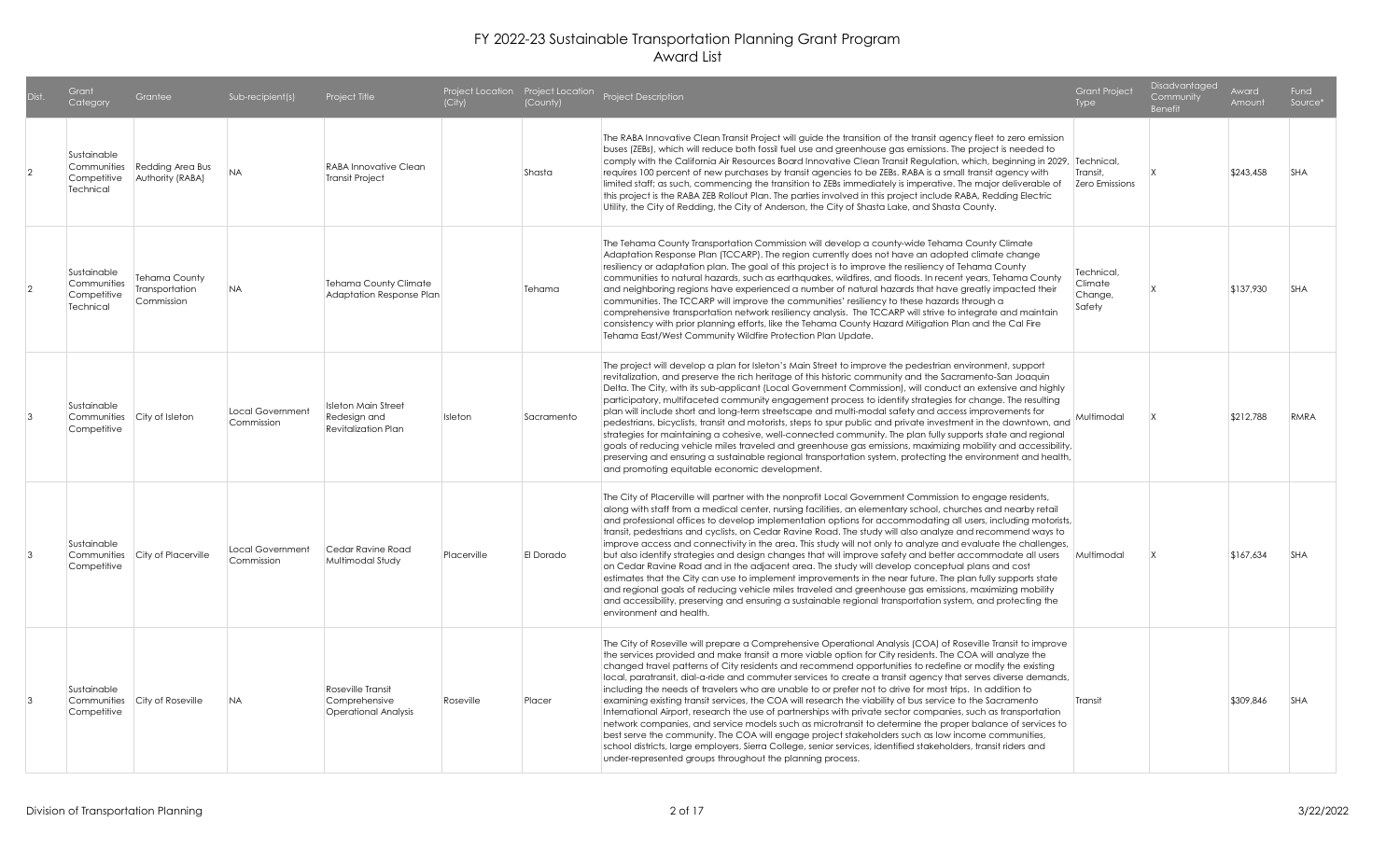| Dist. | Grant<br>Category                                  | Grantee                                                 | Sub-recipient(s)                                                      | Project Title                                                                              | (City)     | (County)                                                                                                                                                                                | Project Location Project Location Project Description                                                                                                                                                                                                                                                                                                                                                                                                                                                                                                                                                                                                                                                                                                                                                                                                                                                                                                                                                                                                                                                                                                     | <b>Grant Project</b><br>Type | Disadvantaged<br>Community<br><b>Benefit</b> | Award<br>Amount | <b>Fund</b><br>Source*    |
|-------|----------------------------------------------------|---------------------------------------------------------|-----------------------------------------------------------------------|--------------------------------------------------------------------------------------------|------------|-----------------------------------------------------------------------------------------------------------------------------------------------------------------------------------------|-----------------------------------------------------------------------------------------------------------------------------------------------------------------------------------------------------------------------------------------------------------------------------------------------------------------------------------------------------------------------------------------------------------------------------------------------------------------------------------------------------------------------------------------------------------------------------------------------------------------------------------------------------------------------------------------------------------------------------------------------------------------------------------------------------------------------------------------------------------------------------------------------------------------------------------------------------------------------------------------------------------------------------------------------------------------------------------------------------------------------------------------------------------|------------------------------|----------------------------------------------|-----------------|---------------------------|
| 3     | Sustainable<br>Communities<br>Competitive          | City of Sacramento NA                                   |                                                                       | 15-Minute Neighborhoods Sacramento<br>Plan                                                 |            | Sacramento                                                                                                                                                                              | The City of Sacramento 15-Minute Neighborhoods Plan is a community-driven planning process to create a<br>citywide connected network of traffic calmed local streets that will connect to schools, parks, retail and<br>transit. The Plan will address a community priority to slow drivers to encourage active transportation to local<br>destinations with a 15-minute walk or bike ride, and shift travel to more sustainable modes. Project<br>deliverables will include extensive community engagement and transportation analysis resulting in Plan. The<br>Plan will identify a citywide connected network of streets and specific traffic calming recommendations that<br>will allow the City to seek design and construction funding. This planning process will include community<br>stakeholders, neighbors, local businesses, schools, and other organizations and individuals.                                                                                                                                                                                                                                                               | Multimodal                   |                                              | \$460,266       | <b>SHA</b>                |
|       | Strategic<br>Partnerships<br>(FHWA SPR<br>Part I)  | Sacramento Area<br>Council of<br>Governments<br>(SACOG) | <b>NA</b>                                                             | Northern CA Megaregion<br>Zero-Emission Vehicles<br>Medium/Heavy Duty<br>Vehicle Blueprint | Various    | Alameda<br>Contra Costa<br>El Dorado<br>Marin<br>Napa<br>Placer<br>Sacramento<br>San Francisco<br>San Joaquin<br>San Mateo<br>Santa Clara<br>Solano<br>Sonoma<br>Sutter<br>Yolo<br>Yuba | The Northern CA Megaregion ZEV Medium/Heavy Duty Vehicle Blueprint ("Blueprint") will identify actions and<br>milestones to implement the electric charging and hydrogen refueling infrastructure needed to support the<br>deployment of Medium-Duty/Heavy-Duty (MD/HD) zero-emission vehicles (ZEVs). SACOG will work closely with<br>partners including the San Joaquin Council of Governments, the Metropolitan Transportation Commission,<br>Caltrans districts, and utilities such as Sacramento Municipal Utility District and Pacific Gas and Electric to<br>plan for a minimum of 11 major zero-emission truck charging plazas to support the Northern CA megaregion<br>along Interstate-5, Interstate-80, and State Route 99. SACOG also recommends adding U.S. 50 to the analysis<br>corridors. Key deliverables include: 1) prioritized locations and grid improvements, and 2) structured<br>partnerships and identified lead organizations on ZEV MD/HD area improvements. In addition to charging<br>infrastructure, this could also include multimodal route and access improvements determined through<br>equitable community engagement. | Freight,<br>Zero Emissions   |                                              | \$500,000       | <b>FHWA SPR</b><br>Part I |
|       | Strategic<br>Partnerships<br>Transit (FTA<br>5304) | Sacramento Area<br>Council of<br>Governments            | City of Sacramento;<br>Sacramento Regional<br><b>Transit District</b> | <b>Truxel Bridge Concept</b><br>and Feasibility Study                                      | Sacramento | Sacramento                                                                                                                                                                              | The Truxel Bridge Concept and Feasibility Study will build upon the Caltrans funded 2013 American River<br>Crossing Alternatives Study to identify and compare constraints, modeled traffic, hydraulic effects, right-of-<br>way needs, construction methodology, and preliminary cost estimates for multiple alternatives of a new all-<br>modes crossing of the Lower American River connecting Truxel Road to Sequoia Pacific Boulevard allowing<br>for the extension of light rail from the regional job center in Downtown Sacramento to South Natomas and<br>beyond. The Study will also generate a set of 30 percent drawings for the preferred concept alternative. The<br>Study is necessary to define the preferred concept alternative ahead of detailed engineering and<br>environmental analysis and to gather feedback from a diverse array of stakeholders including local residents,<br>commuters, recreational travelers, property and business owners, transportation advocates, and<br>environmental stewards.                                                                                                                         | Multimodal                   |                                              | \$500,000       | FTA 5304                  |
| 3     | Sustainable<br>Communities<br>Competitive          | Sacramento County   NA                                  |                                                                       | Re-Imagine North Watt<br>Corridor Plan                                                     | Sacramento | Sacramento                                                                                                                                                                              | The proposed corridor plan will result in the direct engagement of disadvantaged communities and<br>identification of design, operational, and policy strategies that are uniquely adapted for the North Watt<br>context. This process will be guided by the Caltrans Smart Mobility Framework, Complete Streets strategies,<br>Climate Action Plan for Transportation Infrastructure, and other design and policy principles. In collaboration<br>with various organizations, the plan envisions a North Watt Avenue where residents can confidently and<br>conveniently access jobs, retail, schools, open spaces, and dwellings while biking, walking, or riding transit.<br>Students and parents will feel more comfortable getting to school without the use of a motor vehicle, and<br>high-capacity transit connects the corridor with regional transportation and key destinations. These<br>improvements will result in a greater density of businesses, residents, and investments that improve economic<br>opportunities and the local sense of place.                                                                                         | Corridor                     |                                              | \$486,913       | <b>SHA</b>                |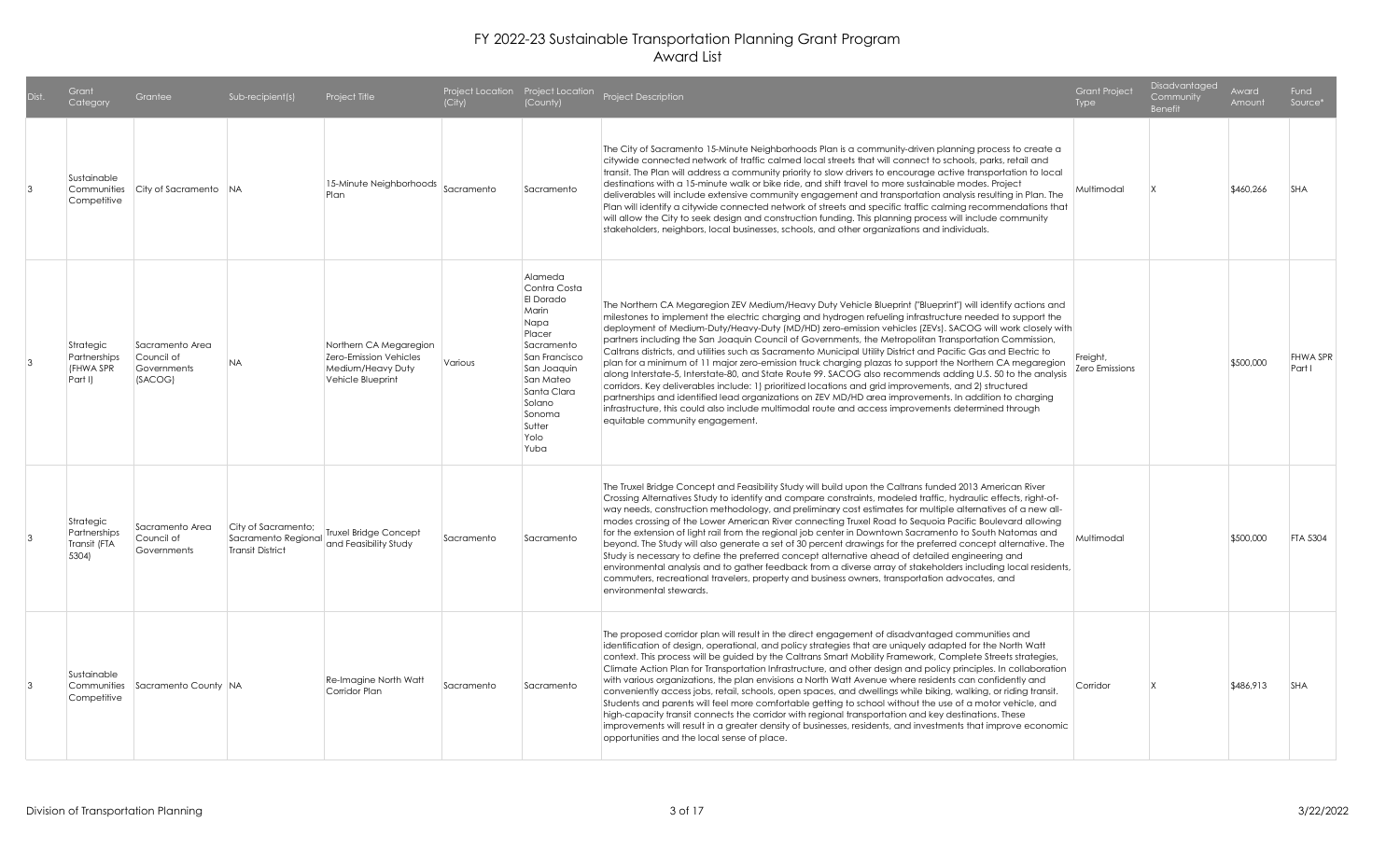| Dist. | Grant<br>Category                         | Grantee                                    | Sub-recipient(s)                                                                                                             | Project Title                                                                             | (City)      | (County)            | Project Location Project Location Project Description                                                                                                                                                                                                                                                                                                                                                                                                                                                                                                                                                                                                                                                                                                                                                                                                                                                                                                                                                                                                                                                                                                                 | <b>Grant Project</b><br>Type | <b>Disadvantaged</b><br>Community<br><b>Benefit</b> | Award<br>Amount | Fund<br>Source* |
|-------|-------------------------------------------|--------------------------------------------|------------------------------------------------------------------------------------------------------------------------------|-------------------------------------------------------------------------------------------|-------------|---------------------|-----------------------------------------------------------------------------------------------------------------------------------------------------------------------------------------------------------------------------------------------------------------------------------------------------------------------------------------------------------------------------------------------------------------------------------------------------------------------------------------------------------------------------------------------------------------------------------------------------------------------------------------------------------------------------------------------------------------------------------------------------------------------------------------------------------------------------------------------------------------------------------------------------------------------------------------------------------------------------------------------------------------------------------------------------------------------------------------------------------------------------------------------------------------------|------------------------------|-----------------------------------------------------|-----------------|-----------------|
|       | Sustainable<br>Communities<br>Competitive | Tahoe Transportation NA<br><b>District</b> |                                                                                                                              | <b>Tahoe Transportation</b><br>District Zero Emission Bus<br><b>Fleet Conversion Plan</b> | Tahoe Basin | El Dorado<br>Placer | The project will develop a Zero Emission Bus Fleet Conversion Plan for the Tahoe Transportation District's (TTD)<br>transit fleet vehicles and consider gateway community connections and operating partner fleet infrastructure<br>needs as required to be implemented by the California Air Resources Board (CARB). Parties involved in the<br>project include TTD, El Dorado County, Placer County, Washoe County, Douglas County, Carson City, City of<br>South Lake, and Tahoe Regional Planning Agency (TRPA). Relevant planning documents include the TTD's<br>Short Range Transit Plan update, the Corridor Connection Plan, Short and Long-Range Transit Plans, TRPA's<br>2020 Regional Transportation Plan and Sustainable Communities Strategy, and CARB's Innovative Clean<br>Transit regulation.                                                                                                                                                                                                                                                                                                                                                         | Transit.<br>Zero Emissions   |                                                     | \$309,500       | <b>SHA</b>      |
|       | Sustainable<br>Communities<br>Competitive | Yuba County                                | <b>NA</b>                                                                                                                    | Yuba County Bicycle and<br>Pedestrian Mobility Plan                                       | Various     | Yuba                | The County of Yuba proposes to develop a Bicycle and Pedestrian Mobility Plan (Mobility Plan) that reflects<br>the County's goals, objectives, and policies, along with those of the Sacramento Area Council of<br>Governments. The Mobility Plan will identify an extensive bicycle and pedestrian transportation network in<br>the unincorporated areas of Linda, West Linda, Olivehurst, and Plumas Lake, and provide a long-range  <br>guidance document for developing this transportation asset. These small, rural communities, which<br>cumulatively have fewer than 50,000 residents, are under-served communities. The Mobility Plan will develop<br>a prioritized list of projects, conceptual designs, and preliminary cost estimates. Yuba County will develop<br>the Mobility Plan by engaging community members through workshops, walk audits, small table discussions,<br>and other interactive events to identify challenges to walking and bicycling. This Mobility Plan will build upon<br>the County's most recent Bikeway Master Plan Update (2012). The primary deliverable will be a Bicycle and<br>Pedestrian Mobility Plan for Yuba County. | Active<br>Transportation     |                                                     | \$205,000       | <b>SHA</b>      |
|       | Sustainable<br>Communities<br>Competitive | City of Alameda                            | City of Oakland -<br>Planning and Building<br>Division:<br>Committee to House<br>the Bay Area;<br>East Oakland<br>Collective | Oakland-Alameda Estuary<br><b>Adaptation Project</b>                                      |             | Alameda             | The purpose of this project is to develop a concept in coordination with community members, stakeholders<br>and the City Councils of Oakland and Alameda to protect both the downtown Oakland shoreline and the<br>northern shoreline of Alameda's Marina Village area - including the Posey/Webster Tubes, which is Caltrans<br>State Route 260 property, and the San Francisco Bay Trail - from expected sea level rise and to reduce the<br>impacts of flooding. This project will serve as a proof of concept for multi-jurisdictional adaptation planning<br>with community-based organizations for other estuary and San Leandro Bay area locations. The project will<br>ensure long-term use of this multi-modal transportation system including the Caltrans' tubes, State Route 260,<br>the San Francisco Bay Trail and the adjacent areas for these two diverse communities including<br>disadvantaged populations in both west Alameda and Oakland Chinatown/Downtown Oakland.                                                                                                                                                                             | Climate<br>Change            |                                                     | \$425,000       | <b>SHA</b>      |
|       | Sustainable<br>Communities<br>Competitive | City of Menlo Park NA                      |                                                                                                                              | Comprehensive Shuttle<br>Program Evaluation                                               | Menlo Park  | Santa Clara         | The aim of the Menlo Park Shuttle Assessment is to determine how the City of Menlo Park's shuttle system can<br>be reconfigured, enhanced, or augmented to better serve the needs of the Belle Haven neighborhood,<br>which is a disadvantaged community, and to serve substantial new growth in the adjacent Bayfront Area<br>residential and employment district. The Project is needed to help us enhance mobility as we are faced with<br>competing demands and limited resources. More shuttle service is also needed to serve the development in<br>the Bayfront Area, which contributes to a healthy regional jobs-housing balance and provides needed<br>affordable housing. With our initial outreach, eleven community organizations will support the Project by<br>hosting in-person sessions, paper and online surveys, and newsletters. Project tasks include travel analysis,<br>efficiency review, service alternatives, development fee assessment, funding and partnerships, and plan<br>development.                                                                                                                                                | Transit                      |                                                     | \$153,000       | <b>SHA</b>      |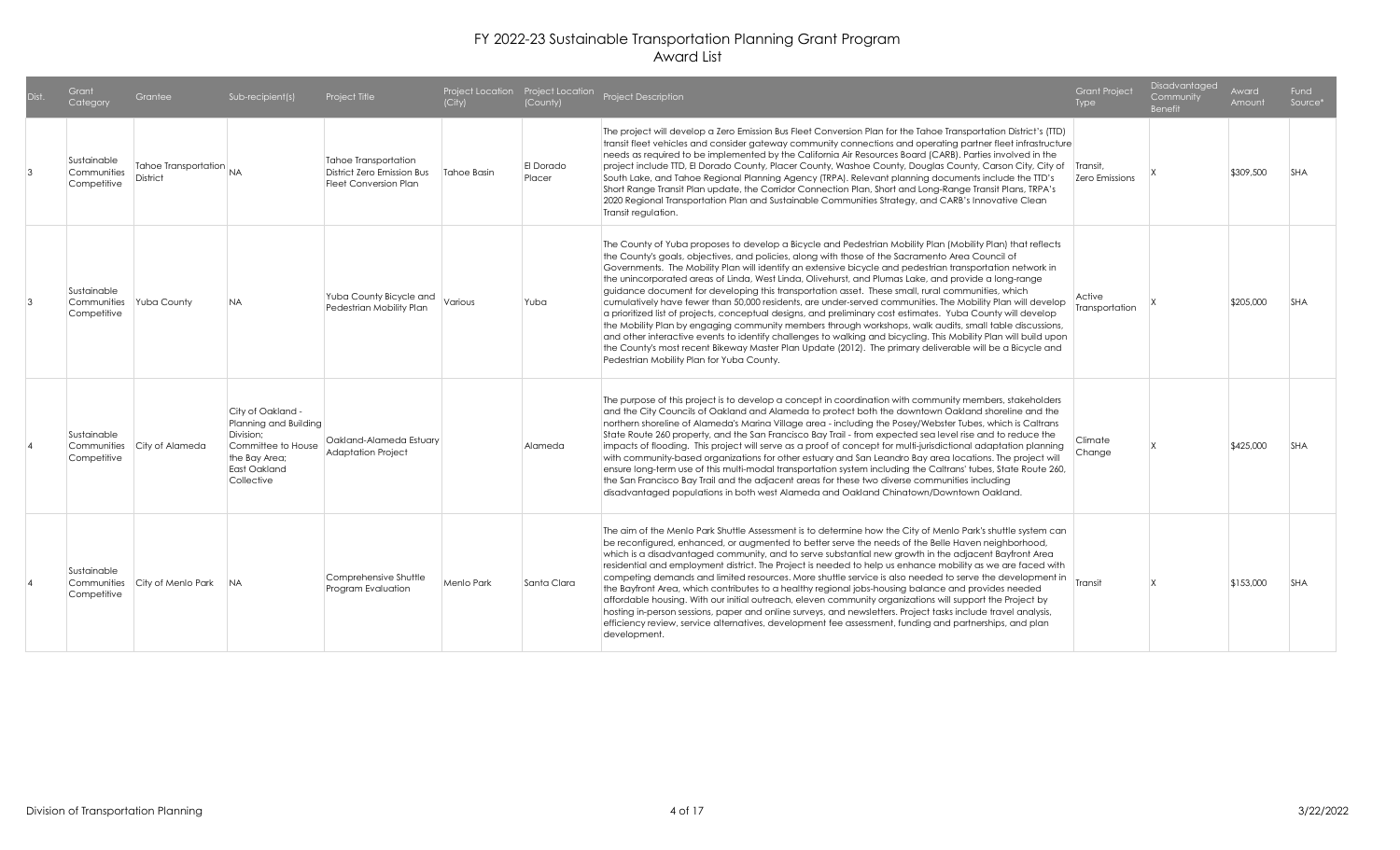| Dist. | Grant<br>Category                                      | Grantee                                                                           | Sub-recipient(s) | Project Title                                                                                       | (City)    | (County)    | Project Location Project Location Project Description                                                                                                                                                                                                                                                                                                                                                                                                                                                                                                                                                                                                                                                                                                                                                                                                                                                                                                                                                                                                                                                                                                     | <b>Grant Project</b><br>Type | Disadvantaged<br>Community<br><b>Benefit</b> | Award<br>Amount | Fund<br>Source* |
|-------|--------------------------------------------------------|-----------------------------------------------------------------------------------|------------------|-----------------------------------------------------------------------------------------------------|-----------|-------------|-----------------------------------------------------------------------------------------------------------------------------------------------------------------------------------------------------------------------------------------------------------------------------------------------------------------------------------------------------------------------------------------------------------------------------------------------------------------------------------------------------------------------------------------------------------------------------------------------------------------------------------------------------------------------------------------------------------------------------------------------------------------------------------------------------------------------------------------------------------------------------------------------------------------------------------------------------------------------------------------------------------------------------------------------------------------------------------------------------------------------------------------------------------|------------------------------|----------------------------------------------|-----------------|-----------------|
|       | Sustainable<br>Competitive                             | Communities City of San Jose                                                      | <b>NA</b>        | North San Jose<br>Multimodal Transportation San Jose<br>Improvement Plan                            |           | Santa Clara | The North San Jose Multimodal Transportation Improvement Plan (NSJ MTIP) will be a community-based plan<br>for quick-build, near and long-term transportation improvements to be implemented in NSJ. This plan will<br>identify a list of transportation programs and policies that promote and incentivize sustainable travel for<br>people who live, work, and enjoy NSJ. The NSJ MTIP will capitalize on the recent retirement of an NSJ area<br>planning document, "The North San Jose Area Development Policy". The former plan's focus on automobile<br>improvements no longer aligns with City, regional, and states transportation goals. Per the Metropolitan<br>Transportation Commission's Plan Bay Area 2050, NSJ is a Priority Development Area supporting the "focused<br>growth" strategy to encourage infill development, job growth, and affordable housing near transit corridors.<br>NSJ is expected to see the largest amount of housing growth in the City with 97,000 new jobs and 32,000 new<br>housing units. The plan will positively impact mode shift and reduce vehicle miles traveled and greenhouse<br>gas emissions.       | Multimodal                   |                                              | \$409,451       | <b>SHA</b>      |
|       | Sustainable<br>Communities<br>Competitive<br>Technical | City of San Jose                                                                  | <b>NA</b>        | $\vert$ San Jose Decision Support $\vert$ City of San Jose $\vert$ Santa Clara<br>System            |           |             | San Jose's Decision Support System (DSS) will provide the City with an integrated set of tools to manage and<br>store projects and data, assess and monitor Key Performance Indicators (KPIs), and visualize the outputs for<br>these KPIs using graphs and mapping. The DSS will enable the City to define, evaluate, and prioritize projects<br>based on the envisaged impact on KPIs. Three main deliverables will be 1) DSS Potential Impact Assessment   Data,<br>Model, to assess how potential completion of project(s) might affect relevant KPIs and thus contribute to the Technical<br>identified goal; 2) DSS Effective Impact Assessment Model, to quantify the real impact of projects by<br>comparing the effective KPI changes before and after each project's implementation; and 3) DSS Public<br>Interface, to increase transparency and accountability.                                                                                                                                                                                                                                                                               |                              |                                              | \$265,001       | <b>SHA</b>      |
|       | Sustainable<br>Communities<br>Competitive              | City of Sunnyvale                                                                 | <b>NA</b>        | Improvements to Bike and<br>Pedestrian Access at<br>Sunnyvale Caltrain Station                      | Sunnyvale | Santa Clara | The Study will identify bicycle and pedestrian access improvements in the vicinity of the Sunnyvale Caltrain<br>Station. The improvements will include signage, bicycle and pedestrian access paths and curb ramps, and<br>bicycle amenities such as bike lockers. The Study will also identify possible public art displays and green<br>infrastructure opportunities. The improvements will be developed through public outreach input from<br>stakeholders that include underrepresented communities. The City will be consulting a Stakeholder Advisory<br>Committee and Technical Advisory Committee. The City will have ongoing Community and Stakeholder<br>Meetings throughout the project. The key stakeholders for this project will include local agencies and<br>community groups (see Scope of work for a detailed list of agencies, stakeholders and community groups).<br>The final deliverable will be a Final Study that summarizes the recommended improvements and a plan with<br>conceptual improvements, funding and implementation recommendations, and data analysis that was used<br>to develop the final design recommendations. | Active<br>Transportation     |                                              | \$383,423       | <b>SHA</b>      |
|       | Sustainable<br>Communities<br>Competitive<br>Technical | City/County<br>Association of<br>Governments of San NA<br>Mateo County<br>(C/CAG) |                  | Development of Vehicle<br>Miles<br>Traveled/Greenhouse Gas<br>(VMT/GHG) Model<br>Mitigation Program |           | San Mateo   | This project will establish tools for a CEQA compliant VMT/GHG Model Mitigation Program for use by C/CAG<br>for regional transportation projects and, potentially, other countywide VMT/GHG mitigation projects that<br>other lead agencies could invest in. The major deliverables will include: an overview of the statutory and<br>administrative framework for VMT/GHG mitigation programs; a technical analysis of VMT/GHG-reducing<br>projects; a nexus between the costs and the VMT/GHG reduction; equity recommendations to maximize<br>benefit to disadvantaged communities in San Mateo County; and templates that San Mateo County lead<br>agencies will use for the adoption of a VMT/GHG Mitigation Program. The goal is to produce analysis and<br>documents that are defendable, actionable, scalable, and replicable.                                                                                                                                                                                                                                                                                                                    | SB 743.<br>Technical         |                                              | \$531,180       | RMRA            |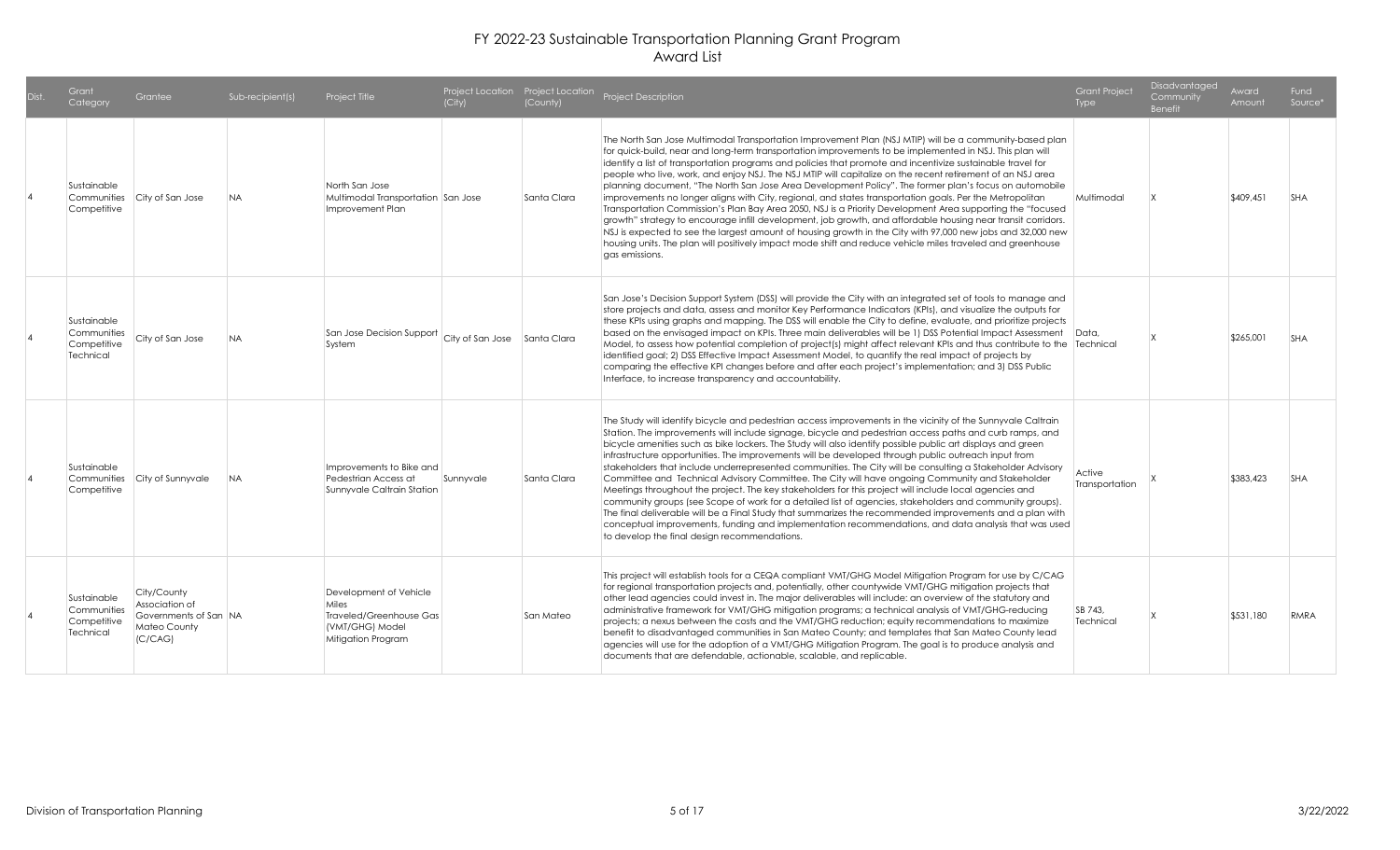| Grant<br>Category                                  | Grantee                                                 | Sub-recipient(s)                                                                                    | Project Title                                                                             | (City)        | (County)                                                                                                  | Project Location Project Location Project Description                                                                                                                                                                                                                                                                                                                                                                                                                                                                                                                                                                                                                                                                                                                                                                                                                                                                                                                                                                                                                                                                                        | <b>Grant Project</b><br>Type | Disadvantaged<br>Community<br>Benefit | Award<br>Amount | Fund<br>Source*           |
|----------------------------------------------------|---------------------------------------------------------|-----------------------------------------------------------------------------------------------------|-------------------------------------------------------------------------------------------|---------------|-----------------------------------------------------------------------------------------------------------|----------------------------------------------------------------------------------------------------------------------------------------------------------------------------------------------------------------------------------------------------------------------------------------------------------------------------------------------------------------------------------------------------------------------------------------------------------------------------------------------------------------------------------------------------------------------------------------------------------------------------------------------------------------------------------------------------------------------------------------------------------------------------------------------------------------------------------------------------------------------------------------------------------------------------------------------------------------------------------------------------------------------------------------------------------------------------------------------------------------------------------------------|------------------------------|---------------------------------------|-----------------|---------------------------|
| Strategic<br>Partnerships<br>(FHWA SPR<br>Part II  | Metropolitan<br>Transportation<br>Commission (MTC)      | <b>NA</b>                                                                                           | Regional Occupancy<br>Verification Technology<br>Implementation Plan                      |               | Alameda<br>Contra Costa<br>Marin<br>Napa<br>San Francisco<br>San Mateo<br>Santa Clara<br>Solano<br>Sonoma | The project would create an implementation plan as well as planning and evaluation resources to assess<br>and/or deploy passenger occupancy verification technology for state-owned Bay Area tolled bridge High<br>Occupancy Vehicle lanes and Express Lanes. The proposed study would be a partnership between MTC,<br>other Bay Area Express Lane operating agencies and Caltrans. It would assess the occupancy violations<br>problem, available solutions, and constraints. The study would specifically include analysis and guidelines<br>regarding the equity, privacy and effectiveness issues raised by use of new technologies and include<br>outreach to roadway users. The implementation plan would detail next steps for possible technology<br>deployments to verify vehicle's occupancy and enforce toll rules. Occupancy verification deployments are<br>included in Plan Bay Area 2050's implementation recommendations, as supporting future freeway pricing<br>strategies to meet the region's climate and mobility goals.                                                                                               | Corridor.<br>Managed Lanes   |                                       | \$500,000       | <b>FHWA SPR</b><br>Part I |
| Strategic<br>Partnerships<br>Transit (FTA<br>5304) | Metropolitan<br>Transportation<br>Commission            | City and County of<br>San Francisco; San<br>Francisco Municipal<br>Transportation<br>Agency (SMFTA) | SFMTA Muni Metro<br><b>Modernization Planning</b><br>Study                                | San Francisco | San Francisco                                                                                             | The Muni Metro Modernization Planning Study (Study) will identify infrastructure projects that provide critical<br>capacity and reliability improvements for San Francisco's Muni Metro light-rail network. The outcome of the<br>Study will be a package of projects to pursue that would be competitive for a Federal Transit Administration<br>Core Capacity Grant, which could provide hundreds of millions of dollars to fund construction of identified<br>projects. The Study's focus on improving transit capacity directly supports the California Transportation Plan<br>recommendation to improve transit, rail, and shared mobility options. Study deliverables will include memos<br>addressing: strategy identification and research, strategy capacity evaluation, feasible initial investments by<br>corridor, a funding and implementation strategy, and summary of outreach activities.                                                                                                                                                                                                                                    | Transit                      |                                       | \$500,000       | <b>FTA 5304</b>           |
| Sustainable<br>Communities<br>Competitive          | San Francisco<br>Transportation<br>Authority            | <b>NA</b>                                                                                           | <b>Brotherhood Active</b><br>Transportation and Open San Francisco<br>Space Plan          |               | San Francisco                                                                                             | This community driven planning process will develop concepts and conceptual designs for active<br>transportation improvements that connect new recreational opportunities and housing near Lake Merced to<br>the City's core active transportation network and nearby regional transit. The study will also engage<br>community stakeholders to consider road realignment options which could create an opportunity for the<br>creative re-use of up to 7 acres of land within an equity priority community with a documented deficiency of<br>neighborhood open space. This study will coordinate and advance recommendations from existing plans<br>including the San Francisco Bicycle Plan, Bay Area Regional Transit Station Access Plans, and the San<br>Francisco Planning Department's Green Connections Network. The study aligns with needs, goals, and<br>community feedback heard through ConnectSF, San Francisco's long range planning process and will help<br>implement San Francisco's Vision Zero road safety policy as well as the adopted regional strategy in Plan Bay<br>Area 2050 to create healthy and safe streets. | Active<br>Transportation     |                                       | \$641,812       | RMRA                      |
| Sustainable<br>Communities<br>Competitive          | Santa Clara Valley<br>Transportation<br>Authority (VTA) | NA.                                                                                                 | Eauitable Vehicle Miles<br>Traveled (VMT) Mitigation<br>Program for Santa Clara<br>County |               | Santa Clara                                                                                               | Community members will help identify a range of potential VMT-reducing measures, determine a framework<br>to enhance equity through the program, and help inform the program structure and administration. The<br>project will include a review of existing best practices to ensure the program is built upon the latest efforts<br>around the State, and an implementation plan to identify key actions, roles, and timing of next steps. VTA will<br>work closely with its 16 local jurisdictions, Community-Based Organizations, State and regional agencies, and SB 743,<br>other stakeholders throughout and beyond the project duration. The team will conduct extensive<br>engagement including in-person, virtual, and multi-lingual events to receive input from stakeholders and a<br>diverse population, including disadvantaged communities. This project helps implement Senate Bill 743,<br>California Transportation Plan 2050, Plan Bay Area 2050, Valley Transportation Plan 2040, and local goals for<br>housing production, sustainable development, and climate protection.                                             | Technical                    |                                       | \$562,697       | RMRA                      |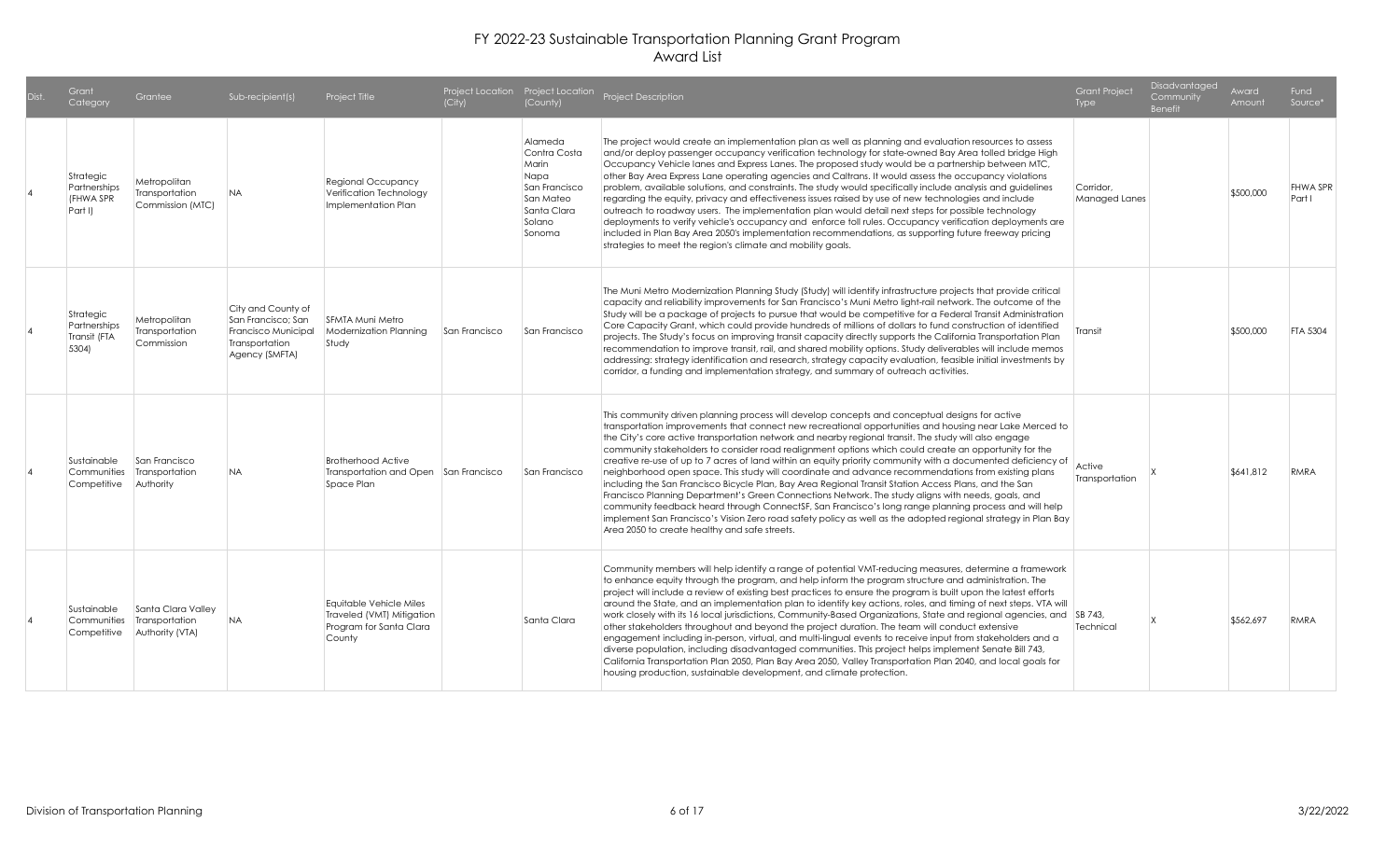| Dist. | Grant<br>Category                                 | Grantee                                                                           | Sub-recipient(s)                                                                                       | Project Title                                                                            | (City) | (County)                                                                 | Project Location Project Location Project Description                                                                                                                                                                                                                                                                                                                                                                                                                                                                                                                                                                                                                                                                                                                                                                                                                                                                                                                                                                                                                                                                                                                                                                                                       | <b>Grant Project</b><br>Type | Disadvantaged<br>Community<br><b>Benefit</b> | Award<br>Amount | Fund<br>Source*    |
|-------|---------------------------------------------------|-----------------------------------------------------------------------------------|--------------------------------------------------------------------------------------------------------|------------------------------------------------------------------------------------------|--------|--------------------------------------------------------------------------|-------------------------------------------------------------------------------------------------------------------------------------------------------------------------------------------------------------------------------------------------------------------------------------------------------------------------------------------------------------------------------------------------------------------------------------------------------------------------------------------------------------------------------------------------------------------------------------------------------------------------------------------------------------------------------------------------------------------------------------------------------------------------------------------------------------------------------------------------------------------------------------------------------------------------------------------------------------------------------------------------------------------------------------------------------------------------------------------------------------------------------------------------------------------------------------------------------------------------------------------------------------|------------------------------|----------------------------------------------|-----------------|--------------------|
|       | Sustainable<br>Communities<br>Competitive         | Sonoma County<br>Transportation<br>Authority (SCTA)                               | <b>NA</b>                                                                                              | Countywide Active<br>Transportation Plan for<br>Sonoma County                            |        | Sonoma                                                                   | The Countywide Plan will guide and prioritize expenditure of an estimated \$3.1M in annual revenues<br>dedicated to bicycle and pedestrian facilities through Go Sonoma Act, plus other sources under the purview<br>of SCTA. This project includes full updates to six jurisdiction-level plans, which will be included under the<br>umbrella of the Countywide Plan and also exist as stand-alone plans. Priorities will be developed through<br>countywide engagement, ensuring inclusion of disadvantaged communities. SCTA will engage all<br>jurisdictions within Sonoma County and other relevant community-based/non-governmental organizations in Active<br>development of the Plan. The Plan will help advance and be consistent with regional and statewide plans<br>including Sonoma Vision Zero Plan, Sonoma Climate Mobilization Strategy, Shift Sonoma County, Son. Travel<br>Behavior Study, Comprehensive Transportation Plan, the Metropolitan Transportation Commission's Active<br>Transportation Plan, Regional Trail Network, Great Redwood Trail, Caltrans District 4 Bike and Pedestrian plans,<br>Caltrans 2020-2024 Strategic Plan, California Transportation Plan, and Climate Action Plan for Transportation<br>Infrastructure. | Transportation               |                                              | \$525,000       | <b>RMRA</b>        |
|       | Sustainable<br>Communities<br>Competitive         | <b>Western Contra</b><br>Costa Technical<br>Advisory Committee City of Richmond - | Contra Costa County<br>- Conservation and<br>Development<br>Department;<br>Public Works<br>Department  | Richmond Parkway<br>Environmental Justice and Richmond<br><b>Regional Mobility Study</b> |        | Contra Costa                                                             | Richmond Parkway is a major arterial linking Interstate-80 and Interstate-580 (Richmond-San Rafael Bridge), a<br>major goods movement (truck and rail) and commuter corridor, a critical segment of the San Francisco Bay<br>Trail and includes the Richmond Parkway Transit Center at its north end. This plan will continue and expand<br>the prior community-focused process to evaluate and make recommendations via a health equity lens for<br>improving bicycle and pedestrian infrastructure, transportation safety, transit access, public health, and air<br>quality. The plan will develop strategies for minimizing negative impacts of speeding, collisions, neighborhood<br>cut-through truck traffic and localized pollution. The plan will include a Parkway Strategies Toolkit, Evaluation<br>Matrix and project list. The projects implemented because of this plan further the goals and priorities of the<br>California Transportation Plan 2050, Caltrans District 4's Pedestrian and Bicycle Plans, and the region's Plan Bay<br>Area 2050.                                                                                                                                                                                           | Multimodal                   |                                              | \$562,650       | <b>RMRA</b>        |
| .5    | Strategic<br>Partnerships<br>(FHWA SPR<br>Part I) | Association of<br>Monterey Bay Area<br>Governments                                | San Luis Obispo<br>Council of<br>Governments:<br>Santa Barbara<br>County Association of<br>Governments | California Central Coast<br>Sustainable Freight Study                                    |        | Monterey<br>San Benito<br>San Luis Obispo<br>Santa Barbara<br>Santa Cruz | This project will develop the California Central Coast Sustainable Freight Study (Study). The Central Coast's<br>economy is driven by freight-dependent industries, notably agriculture, manufacturing, and food processing.<br>These industries provide 33 percent of regional employment and more than \$13 billion of the \$52 billion<br>annual gross regional product. The Study will establish a framework for maintaining the economic health of<br>freight-dependent industries while also improving livability and the environment. The Study will advance<br>sustainable freight improvements and position projects to be in alignment with state planning priorities. Study<br>elements will include identification of significant freight system trends, needs, and issues, with particular focus<br>on Zero Emissions Vehicle infrastructure needs, sustainable freight strategies, and innovative approaches to<br>freight management and freight technologies.                                                                                                                                                                                                                                                                               | Freight                      |                                              | \$300,000       | FHWA SPR<br>Part I |
| .5    | Sustainable<br>Communities<br>Competitive         | City of Arroyo<br>Grande                                                          | <b>NA</b>                                                                                              | Active Transportation Plan Arroyo Grande                                                 |        | San Luis Obispo                                                          | The City of Arroyo Grande is in need of an inclusive and equitable Active Transportation Plan (ATP) to plan,<br>prioritize, and implement multimodal transportation improvements throughout the City. Many of the<br>disadvantaged communities and residents that don't have access to a vehicle are located in older<br>neighborhoods with a lack of active transportation facilities or facilities built to outdated standards. The ATP<br>will complement the San Luis Obispo Council of Government's Regional Plans, bordering cities' bike/ped<br>plans/projects, and Caltrans District 5 ATP to leverage opportunities and create connections across the<br>communities. The ATP will be a holistic organized plan for pedestrians, bicyclists, and connections to transit,<br>and include Existing Conditions and Needs Assessment, Recommendations, and Implementation Plan, and a<br>robust public engagement/outreach strategy. The ATP will engage stakeholders throughout the<br>development in creating a plan that will improve the health and livability of a community and reduce<br>emissions.                                                                                                                                             | Active<br>Transportation     |                                              | \$221,325       | <b>RMRA</b>        |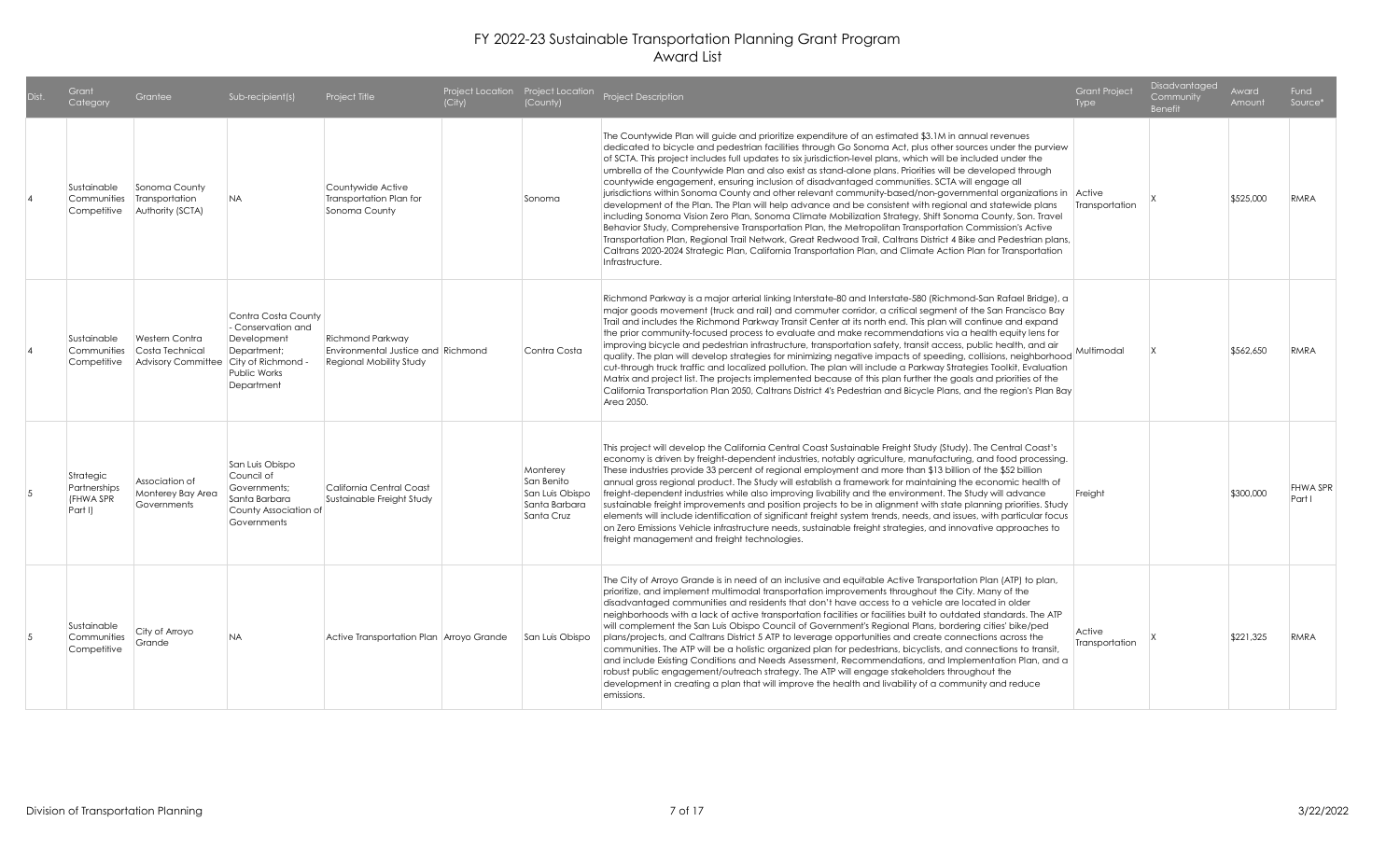| Dist. | Grant<br>Category                                      | Grantee                                                          | Sub-recipient(s)                                                                      | Project Title                                                                     | (City)          | (County)        | Project Location Project Location Project Description                                                                                                                                                                                                                                                                                                                                                                                                                                                                                                                                                                                                                                                                                                                                                                                                                                                                                                                                                                                                                                                                                                | <b>Grant Project</b><br><b>Type</b> | Disadvantaged<br>Community<br><b>Benefit</b> | Award<br>Amount | <b>Fund</b><br>Source <sup>*</sup> |
|-------|--------------------------------------------------------|------------------------------------------------------------------|---------------------------------------------------------------------------------------|-----------------------------------------------------------------------------------|-----------------|-----------------|------------------------------------------------------------------------------------------------------------------------------------------------------------------------------------------------------------------------------------------------------------------------------------------------------------------------------------------------------------------------------------------------------------------------------------------------------------------------------------------------------------------------------------------------------------------------------------------------------------------------------------------------------------------------------------------------------------------------------------------------------------------------------------------------------------------------------------------------------------------------------------------------------------------------------------------------------------------------------------------------------------------------------------------------------------------------------------------------------------------------------------------------------|-------------------------------------|----------------------------------------------|-----------------|------------------------------------|
|       | Sustainable<br>Communities<br>Competitive              | City of Salinas                                                  | Ecology Action                                                                        | City of Salinas Active<br>Transportation Plan:<br>Outreach and<br>Implementation  | City of Salinas | Monterey        | Salinas has a significant population that is dependent on walking, bicycling and transit for their daily mobility,<br>with over 20 percent of households having access to one or no vehicles. The opportunity to increase active<br>transportation is significant due to the mild climate and flat terrain, yet substantial gaps exist in both the<br>pedestrian and bicycle networks. With separate pedestrian and bicycle plans dating from the early 2000s,<br>Salinas needs an updated, comprehensive vision for a connected, accessible active transportation network. Active<br>The Needs Assessment phase of the planning has begun, but significant stakeholder outreach is needed to<br>develop an actionable implementation strategy for infrastructure and programs. In collaboration with<br>Ecology Action, the City will engage with community organizations in disadvantaged communities, Caltrans,<br>and local stakeholder groups with roles in implementation will be the focus of this effort to create an Active<br>Transportation Plan for Salinas.                                                                             | Transportation                      |                                              | \$394,844       | RMRA                               |
|       | Sustainable<br>Competitive                             | Communities County of Monterey                                   | Association of<br>Monterey Bay Area<br>Governments:<br>Local Government<br>Commission | Monterey County Zero<br><b>Emissions Shared Mobility</b><br>Study                 |                 | Monterey        | The Monterey County Zero Emissions Shared Mobility Study will evaluate the potential of innovative zero<br>emissions shared mobility solutions to address unmet transportation needs throughout the county and<br>advance clean mobility alternatives to low-occupancy car trips. The proposed solutions will be developed<br>through an extensive outreach and engagement process focused on how to best address identified needs<br>and gaps and could include a variety of shared mobility options, such as zero-emission vehicle carsharing,<br>ridesharing, vanpooling, bike and scooter sharing, and improved access and enhancements to public transit.                                                                                                                                                                                                                                                                                                                                                                                                                                                                                       | Technical.<br>Zero Emissions        |                                              | \$220.082       | RMRA                               |
|       | Sustainable<br>Communities<br>Competitive<br>Technical | San Luis Obispo<br>Council of<br>Governments<br>(SLOCOG)         | San Luis Obispo<br>County Air Pollution                                               | San Luis Obispo County<br>Vehicle Miles Traveled<br>Mitigation Program            | San Luis Obispo | San Luis Obispo | The San Luis Obispo County Vehicle Miles Traveled (VMT) Mitigation Program creates a partnership between<br>the eight jurisdictions in the County, the Air Pollution Control District, and SLOCOG to develop a VMT banking<br>or exchange framework. This effort also includes the creation of a Quick Response Tool for developers to<br>estimate project related VMT impacts and a prioritization methodology for VMT mitigation projects. County<br>jurisdictions have to work independently on VMT mitigation which is not possible for most due to staff<br>capacity and limited expertise. The VMT banking or exchange framework will help to alleviate the housing<br>environmental review bottle neck caused by on-site mitigation requirements. The VMT Mitigation Program will<br>not only provide the County with a uniform approach to accomplish state and local climate goals but will<br>also create an avenue to fund VMT reducing projects especially in our regionally defined disadvantaged<br>communities thus enhancing community livability and quality of mobility.                                                           | SB 743.<br>Technical                |                                              | \$296,000       | <b>FTA 5304</b>                    |
|       | Strategic<br>Partnerships<br>Transit (FTA<br>5304)     | Santa Barbara<br>County Association<br>of Governments<br>(SBCAG) | <b>NA</b>                                                                             | Coordinated Public Transit<br><b>Human Services</b><br><b>Transportation Plan</b> | Santa Barbara   | Santa Barbara   | The Coordinated Public Transit Human Services Transportation Plan seeks to improve transportation access to<br>connect citizens with essential services. The plan has not been updated since 2006, and an update is<br>necessary to improve the efficiency of transportation services offered within Santa Barbara County. This effort<br>would bring together public transit agencies and human service transportation providers, such as non-profit<br>organizations. The plan will analyze the transportation service network as a whole, and identify opportunities<br>for improvement. This effort will perform analysis and recommend coordination of the County's local,<br>regional, inter-county, public and private services. A significant aspect of this plan will be public outreach.<br>SBCAG recently updated its latest Regional Transportation Plan/Sustainable Communities Strategy<br>document. An update to the Coordinated Public Transit Human Services Transportation Plan will directly play<br>into the region's future transportation, housing, and land-use goals by aiming to make the transit system more<br>efficient. | Transit                             |                                              | \$125,000       | <b>FTA 5304</b>                    |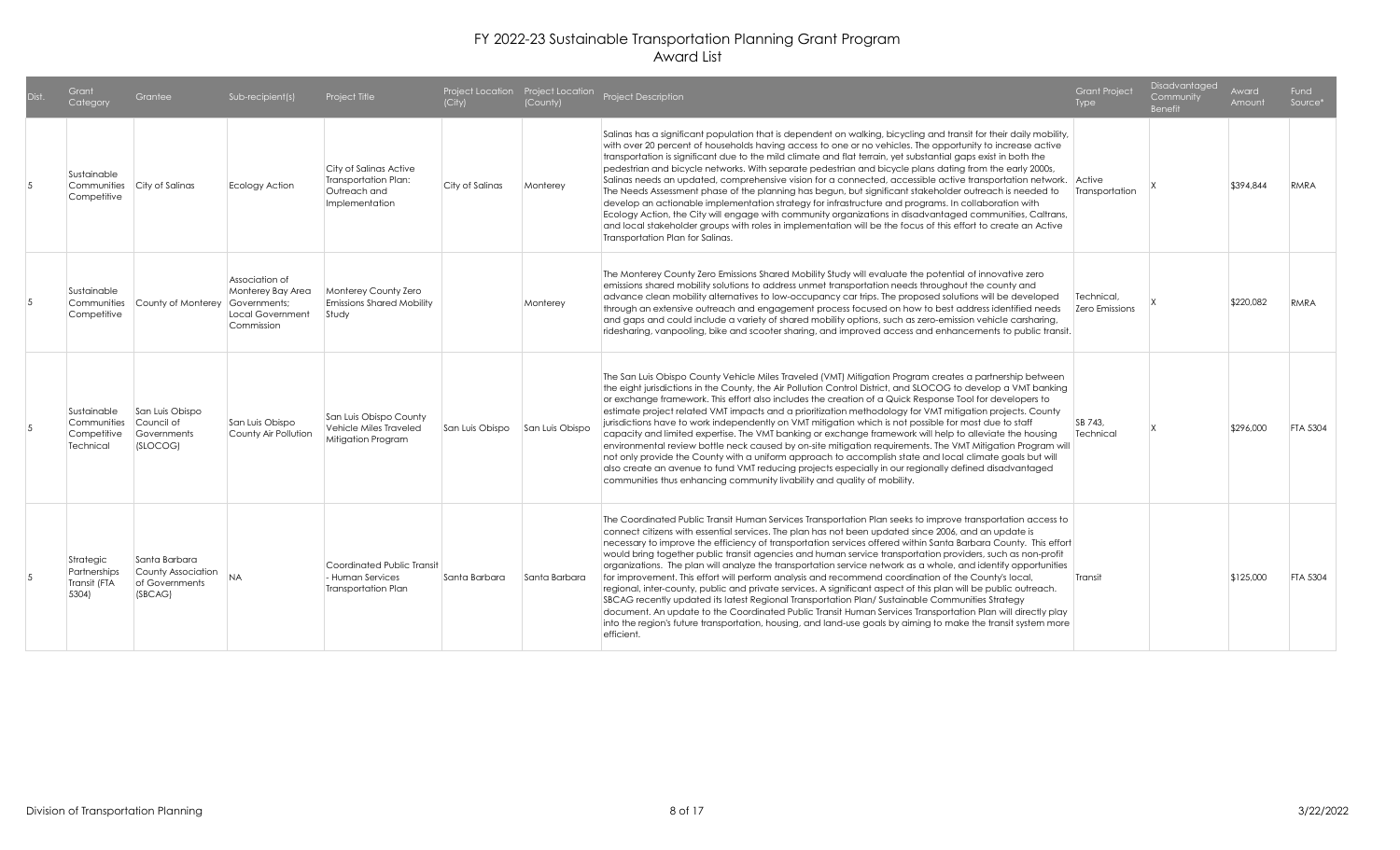|                | Grant<br>Category                                      | Grantee                                                             | Sub-recipient(s)               | Project Title                                                                                                            | (City)                                                                   | (County)   | Project Location Project Location Project Description                                                                                                                                                                                                                                                                                                                                                                                                                                                                                                                                                                                                                                                                                                                                                                                                                                                                                                                                                                                                                                                                                                                                                                                                                                                                                                | <b>Grant Project</b><br>Type | Disadvantaged<br>Community<br><b>Benefit</b> | Award<br>Amount | Fund<br>Source* |
|----------------|--------------------------------------------------------|---------------------------------------------------------------------|--------------------------------|--------------------------------------------------------------------------------------------------------------------------|--------------------------------------------------------------------------|------------|------------------------------------------------------------------------------------------------------------------------------------------------------------------------------------------------------------------------------------------------------------------------------------------------------------------------------------------------------------------------------------------------------------------------------------------------------------------------------------------------------------------------------------------------------------------------------------------------------------------------------------------------------------------------------------------------------------------------------------------------------------------------------------------------------------------------------------------------------------------------------------------------------------------------------------------------------------------------------------------------------------------------------------------------------------------------------------------------------------------------------------------------------------------------------------------------------------------------------------------------------------------------------------------------------------------------------------------------------|------------------------------|----------------------------------------------|-----------------|-----------------|
| $\overline{5}$ | Sustainable<br>Communities<br>Competitive              | Santa Cruz County<br>Regional<br>Transportation<br>Commission (RTC) | County of Santa Cruz           | Santa Cruz County<br>Climate<br>Adaptation-Vulnerability<br>Assessment and<br><b>Transportation Priorities</b><br>Report |                                                                          | Santa Cruz | The RTC and the County of Santa Cruz will partner to develop a Climate Adaptation Vulnerability Assessment<br>and Transportation Priorities Report for unincorporated Santa Cruz County maintained roads and the Santa<br>Cruz Branch Rail Line. The hazards brought on by climate change pose a serious threat to the county's<br>transportation infrastructure and thus the safety and quality of life of its residents. Santa Cruz County is already Climate<br>experiencing the impacts of sea level rise, coastal erosion, extreme weather events and flooding, wildfires,<br>and extreme temperatures on the county's transportation infrastructure. The emphasis of the vulnerability<br>assessment will be on identifying transportation infrastructure in the inland areas of the county as less work<br>has been done in these areas and on the associated hazards such as wildfire and associated mud debris<br>flows and extreme weather/floodina.                                                                                                                                                                                                                                                                                                                                                                                       | Change,<br>Safety            |                                              | \$448,800       | RMRA            |
| $\overline{5}$ | Sustainable<br>Communities<br>Competitive              | Santa Cruz County<br>Regional<br>Transportation<br>Commission       | <b>NA</b>                      | Santa Cruz County<br><b>Transportation Equity</b><br>Action Plan                                                         | Countwwide:<br>Capitola, Santa<br>Cruz, Scotts<br>Valley,<br>Watsonville | Santa Cruz | In order to address equity and other disparities, this plan will include an equity analysis of the existing<br>transportation network, transportation projects and services, plans, policies, and procedures; a public<br>outreach toolkit to be utilized to proactively engage disadvantaged communities; the establishment of an<br>Equity Workgroup; extensive collaborative stakeholder and public engagement; a data-based update of the Multimodal,<br>regional definition of disadvantaged communities; and the development of equity performance metrics to Equity<br>prioritize transportation investments that will reduce greenhouse gas emissions and improve access, safety,<br>health, mobility, housing and job access, for marginalized, segmented, and otherwise disadvantaged<br>communities in Santa Cruz County.                                                                                                                                                                                                                                                                                                                                                                                                                                                                                                                 |                              |                                              | \$338,000       | <b>FTA 5304</b> |
|                | Sustainable<br>Communities<br>Competitive<br>Technical | City of Corcoran                                                    | <b>NA</b>                      | Electric Vehicle Charging<br>Infrastructure Network<br>Plan                                                              | Corcoran                                                                 | Kings      | The City of Corcoran proposes to prepare an Electric Vehicle (EV) Charging Infrastructure Network Plan,<br>which will entail conducting research and gathering data to evaluate the physical/financial feasibility of<br>developing a public charging network system in the City. This plan will help the City meet its targets to<br>convert the public transit bus fleet to electric buses and will help lay the groundwork for residents to transition<br>to electric vehicles. The project deliverables of this planning grant proposal would include a feasibility study<br>consisting of structure/infrastructure site assessment, electric grid assessment, and financial analysis. The<br>feasibility study findings would then be incorporated into an official EV Charging Infrastructure Network Plan   Zero Emissions<br>that the City of Corcoran would adopt. This planning effort will support the City's, County's, and State's efforts<br>to reduce greenhouse gas emissions and meet their respective reduction goals. The City proposes<br>coordinating the planning process with Caltrans, Kings County Association of Governments, Corcoran Area<br>Transit, and Pacific Gas and Electric; these entities are primary stakeholders with the relevant technical<br>expertise necessary to create an effective planning document. | Technical.                   |                                              | \$320,479       | <b>RMRA</b>     |
| 6              | Sustainable<br>Communities<br>Competitive              | City of Firebaugh                                                   | Local Government<br>Commission | Community Connectivity<br>and Downtown<br><b>Revitalization Plan</b>                                                     | Firebaugh                                                                | Fresno     | The City of Firebaugh will organize a highly participatory planning effort to prepare a comprehensive<br>Community Connectivity and Downtown Revitalization Study that strengthens connections and improves<br>safety, mobility and access for all modes of transportation. While the City's population has been steadily<br>increasing in the past two decades, economic activity in its downtown has declined as a result of lack of<br>visibility and poor connections to Highway 33 and within the City. The Plan will identify projects to better<br>connect the downtown to Highway 33 and draw more visitors to the downtown core and to the San Joaquin<br>River. The Plan will identify priority areas for safer travel by walking, bicycling and driving, will recommend<br>specific projects, and will establish priorities and cost estimates for future implementation projects. Special<br>emphasis will be placed on steps that the City can take to revitalize the struggling downtown in order to<br>attract new infill retail, commercial and housing activity that can provide for the needs of residents and<br>reduce longer distance travel to other cities. The study will also look at ways to improve access and safety for<br>children that travel to and from the City's schools.                                         | Multimodal                   |                                              | \$236,532       | <b>RMRA</b>     |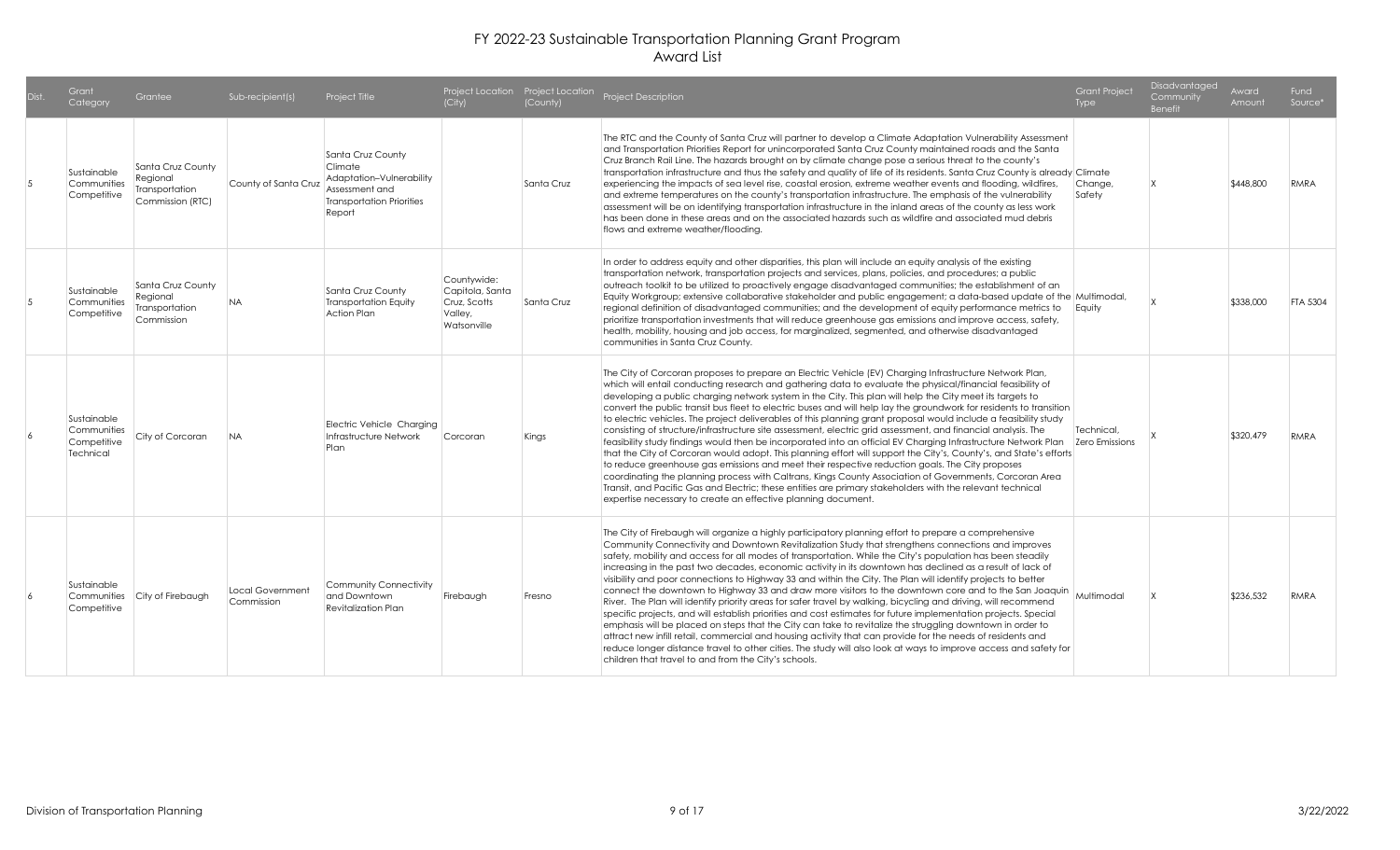| Dist. | Category                                                  | Grantee                     | Sub-recipient(s) | Project Title                                                             | (City)  | (County) | Project Location Project Location Project Description                                                                                                                                                                                                                                                                                                                                                                                                                                                                                                                                                                                                                                                                                                                                                                                                                                                                                                                                                                                                                                                                                                                                                                             | <b>Grant Project</b><br><b>Type</b>                | Disadvantaged<br>Community<br><b>Benefit</b> | Award<br>Amount | Fund<br>Source* |
|-------|-----------------------------------------------------------|-----------------------------|------------------|---------------------------------------------------------------------------|---------|----------|-----------------------------------------------------------------------------------------------------------------------------------------------------------------------------------------------------------------------------------------------------------------------------------------------------------------------------------------------------------------------------------------------------------------------------------------------------------------------------------------------------------------------------------------------------------------------------------------------------------------------------------------------------------------------------------------------------------------------------------------------------------------------------------------------------------------------------------------------------------------------------------------------------------------------------------------------------------------------------------------------------------------------------------------------------------------------------------------------------------------------------------------------------------------------------------------------------------------------------------|----------------------------------------------------|----------------------------------------------|-----------------|-----------------|
|       | Sustainable<br>Communities City of Fowler<br>Competitive  |                             | <b>NA</b>        | City of Fowler Bicycle,<br>Pedestrian, and Trails<br>Master Plan          | Fowler  | Fresno   | The project will identify pedestrian and bicycle infrastructure deficiencies and to propose solutions through a<br>city-wide Bicycle, Pedestrian, and Trails Master Plan. The plan will lead to the development of additional bike<br>trails, sidewalk infrastructure, and multipurpose trails, as well as the improvement of pedestrian crossings and<br>existing infrastructure for increased safety and ease of use. Identified improvements will increase connectivity<br>and access throughout the City, increase safety and accessibility for all road users, and provide alternative<br>travel modes with environmental and personal health benefits. While the primary deliverable from the project<br>will be the Master Plan, the data collection, field survey, and policy review will also be helpful documents for<br>the City going forward, as they provide helpful background for all transportation planning efforts.<br>Furthermore, as part of the Master Plan, a work plan, outlining the priority and cost of recommended projects<br>and potential funding sources, will also be a significant tool for the City to facilitate the implementation of<br>the Plan.                                           | Active<br>Transportation                           |                                              | \$124,650       | RMRA            |
|       | Sustainable<br>Competitive                                | Communities City of Hanford | <b>NA</b>        | City of Hanford 2021<br>Active Transportation Pion                        | Hanford | Kings    | The City of Hanford will develop an Active Transportation Plan (ATP) that will provide the community with a<br>clear roadmap to guide investments in non-motorized infrastructure, policies, and programs. The Plan will<br>enhance bicyclist and pedestrian safety, facilitate modal shifts out of personal vehicles, and improve the<br>quality of life for Hanford's large disadvantaged community. This Plan will engage the public with a focus on<br>hearing from historically marginalized stakeholders to reflect their needs. The City will invite participation from Active<br>the Kings County Action Organization, Tachi Yokut Tribe, local businesses and employers, Kings County<br>Association of Governments, and Caltrans District 6. In addition, the Plan will identify first/last mile to transit<br>connections to align with the forthcoming California High-Speed Rail Kings/Tulare Station. The final Plan will<br>include a prioritized list of recommendations, including planning level cost estimates and implementation<br>strategy. In addition, the City will refine the top three priority projects into project concepts, including 15<br>percent design-level concepts for implementation.      | Transportation                                     |                                              | \$224,423       | RMRA            |
|       | Sustainable<br>Communities City of Parlier<br>Competitive |                             | <b>NA</b>        | Parlier Active<br>Transportation Study -<br>Tactical Urbanism             | Parlier | Fresno   | The Parlier Active Transportation Study is comprised of a series of pilot studies within the community of Parlier<br>with the purpose of encouraging more residents to use alternative modes of transportation. The pilot studies<br>will include implementing traffic calming measures, safety improvements, creating temporary environments<br>and adding bicycle lanes. Parlier residents will be invited to participate in the pilot studies and provide their<br>feedback to determine if the improvements were successful. The City will then develop an improvement plan<br>based on the feedback from the community and data collected from the pilot studies. Another part of this<br>project is reviewing the existing requirements and zoning codes for new developments within the community<br>and determining if they can be improved to propel active transportation forward. The community of Parlier is<br>rated among the highest areas in California with cardiovascular disease and pollution burden. The proposed<br>project will encourage more residents to use active modes of transportation including walking, bicycling,<br>skating, scooting, and rolling by creating safe and inviting environments. | ransportation                                      |                                              | \$353,235       | RMRA            |
|       | Sustainable<br>Communities<br>Competitive                 | County of Madera            | <b>NA</b>        | Madera Station<br><b>Relocation Transit Area</b><br>Specific Plan Project | County  | Madera   | Madera County in partnership with the City of Madera, Madera County Transportation Commission, High<br>Speed Rail Authority, and other stakeholders, will undertake station area planning in the vicinity of a site east<br>of Highway 99 and Avenue 12, about 5 miles southeast of the City of Madera and adjacent to the Madera<br>Campus of the State Center Community College District. This project shall result in the creation of a Transit<br>Area Specific Plan informing the phased implementation effort to relocate the San Joaquin Madera Station<br>and construct the adjacent future High Speed Rail station which will lead to creation of new intermodal<br>transit options and future transit-oriented development along the Avenue 12 corridor in southeastern Madera<br>County. This effort will guide the design and land-use in the vicinity of the station area as well as enable<br>Madera County to promote economic development, encourage station area development and enhance<br>multi-modal access connections between the station, the City of Madera, Madera Community College, and<br>other surrounding communities throughout Madera County and northern Fresno County.                          | General Plan<br>Related.<br>Multimodal,<br>Transit |                                              | \$450,000       | RMRA            |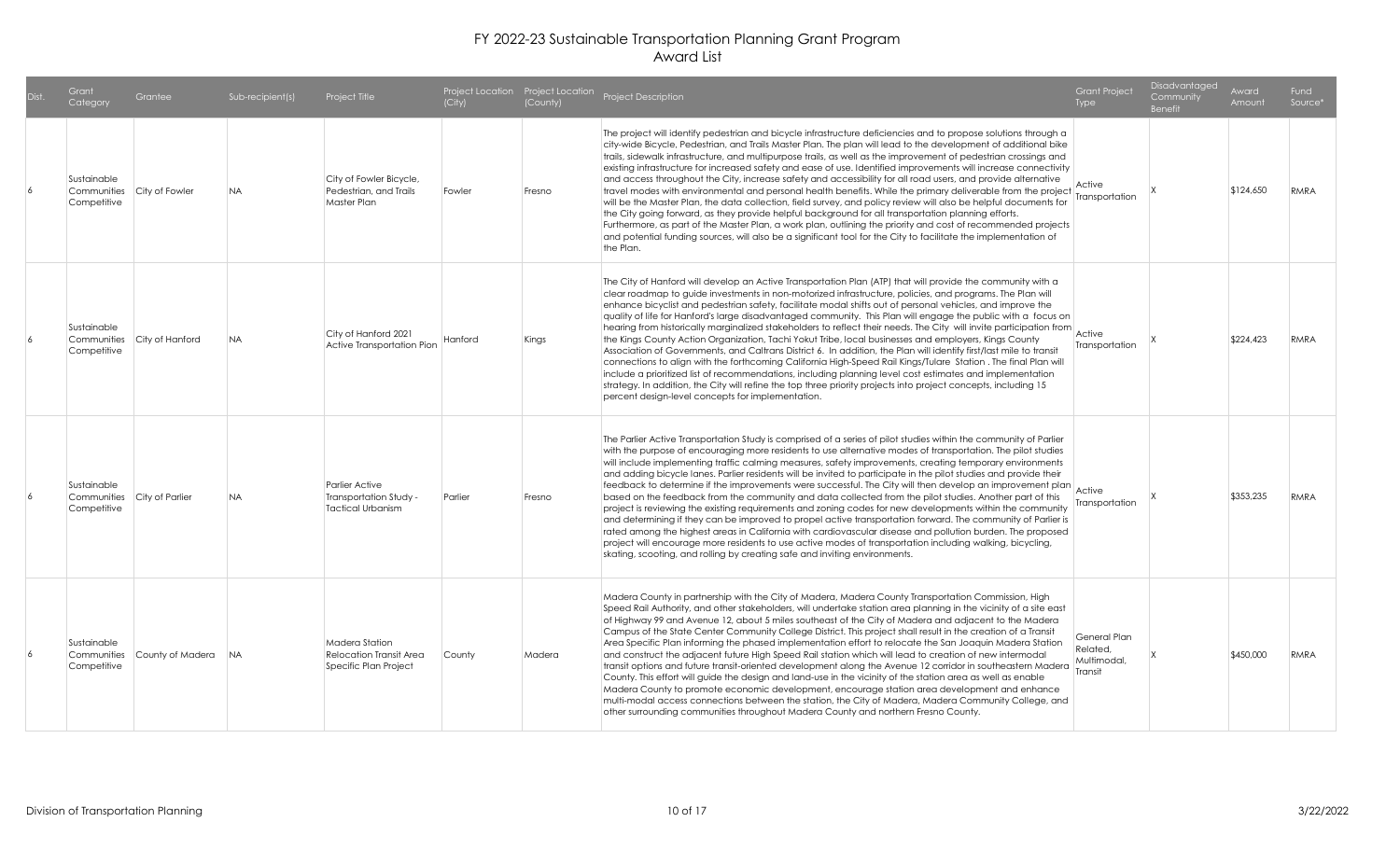| Dist. | Grant<br>Category                                 | Grantee                                          | Sub-recipient(s) | Project Title                                                    | (City)                                | (County)    | Project Location Project Location Project Description                                                                                                                                                                                                                                                                                                                                                                                                                                                                                                                                                                                                                                                                                                                                                                                                                                                                                                                                                                                                                                                                                                                                                         | <b>Grant Project</b><br>Type | Disadvantaged<br>Community<br><b>Benefit</b> | Award<br>Amount | Fund<br>Source* |
|-------|---------------------------------------------------|--------------------------------------------------|------------------|------------------------------------------------------------------|---------------------------------------|-------------|---------------------------------------------------------------------------------------------------------------------------------------------------------------------------------------------------------------------------------------------------------------------------------------------------------------------------------------------------------------------------------------------------------------------------------------------------------------------------------------------------------------------------------------------------------------------------------------------------------------------------------------------------------------------------------------------------------------------------------------------------------------------------------------------------------------------------------------------------------------------------------------------------------------------------------------------------------------------------------------------------------------------------------------------------------------------------------------------------------------------------------------------------------------------------------------------------------------|------------------------------|----------------------------------------------|-----------------|-----------------|
|       | Sustainable<br>Communities<br>Competitive         | Fresno County Rural<br>Transit Agency<br>(FCRTA) | <b>NA</b>        | Fresno County Transit<br>Feasibility Study                       | Countywide                            | Fresno      | FCRTA is considering a low- or zero-emissions fixed-route transit service that connects rural Fresno County<br>communities to the City of Fresno. The deliverable would be a Transit Feasibility Study completed by FCRTA,<br>with assistance from a consultant and informed by a community outreach effort, evaluating the<br>physical/financial feasibility of developing a transit service along Golden State Boulevard to connect south<br>Fresno to Calwa, Malaga, Fowler, Selma, and Kingsburg, with extensions to downtown Fresno, Sanger, and<br>Reedley. The study would evaluate light rail, bus rapid transit, and monorail to determine which alternative<br>would best serve the communities. FCRTA will conduct this this study in coordination with local planning<br>efforts, including FCRTA's microtransit studies that provides first-mile/last-mile service, FCRTA's<br>microgrid/distributed energy resource study, and the proposed Fresno High Speed Rail station. The transit<br>service would support the Fresno County region and the State in meeting greenhouse gas emission reduction<br>goals as part of its Regional Transportation Plan and Sustainable Communities Strategy. | Transit.<br>Zero Emissions   |                                              | \$238,000       | RMRA            |
|       | Strategic<br>Partnerships<br>Transit (FTA<br>5304 | Kern Council of<br>Governments (COG)             |                  | Kern Rural Transit<br><b>Consolidation Strateav</b>              | Countywide                            | Kern        | The purpose of this Strategy is to provide compelling analytical data the convince the remaining rural<br>agencies to join Tehachapi and California City to take over public transit service in their community. Using<br>data from the recently adopted Rural Alternative Transportation Plan, the proposed strategy will determine if<br>any of the seven municipal-operated transit services would be more efficient and cost-effective considering<br>economies of scale if contracted to the County's Regional Transit organization. In addition, the Strategy will<br>add to the regions' Regional Transportation Plan, Statewide Transit, Strategic Plan, and because the service<br>will connect to the existing Amtrak service and the proposed High-Speed Rail service, the Strategy will<br>enhance the California Rail Plan. Kern COG staff will invite staff from Caltrans Districts 6 and 9, from the<br>municipalities and Kern Regional Transit. Kern County social services and disadvantaged community<br>representatives will be invited along with interested members of the public to form a project steering<br>committee.                                                              | Transit                      |                                              | \$200,000       | <b>FTA 5304</b> |
|       | Sustainable<br>Competitive                        | Communities City of Carson                       | <b>NA</b>        | Carson Active<br>Transportation and<br>Connectivity Plan         | Carson                                | Los Angeles | The Carson Active Transportation and Connectivity Plan (CAT-CP) will address connectivity challenges within<br>its disadvantaged community to schools, parks, transit centers and stops, and retail and commercial centers<br>while improving comfort and safety for active transportation users. The CAT-CP establishes priority needs and<br>feasible project options to implement active transportation mode-shift in an otherwise vehicle-dominant<br>community, allowing for the City to implement complete streets first-last mile connections to neighborhoods<br>and housing projects, transit, employment centers, schools, parks, and more. Project partners will provide<br>valuable data and outreach support during project development and implementation, and serve as key<br>community stakeholders. The CAT-CP will focus on priority north, south, east, and west corridors, which will<br>facilitate and improve overall city-wide connectivity while also ensuring regional connectivity beyond the<br>city's boundaries, and provide connection to existing bicycle networks along and beyond the Dominguez<br>Channel.                                                                  | Active<br>Transportation     |                                              | \$358,000       | RMRA            |
|       | Sustainable<br>Communities<br>Competitive         | County of Los<br>Angeles                         | <b>NA</b>        | County of Los Angeles<br>Shared and Electric<br>Mobility Project | Los Angeles,<br><b>Gateway Cities</b> | Los Angeles | The County of Los Angeles Shared and Electric Mobility Project will provide analytical tools and strategies to<br>overcome barriers to shared mobility and electric vehicle adoption. Online and in-person employee and<br>community engagement will identify rideshare and electrification needs, while also testing methods to learn<br>from the community which program benefits and opportunities are most valuable. Rigorous data and<br>geospatial analysis will inform placement of new park and ride lots, shuttle and carpool routes, the transition Multimodal,<br>of fleet gas vehicles to electric, and locations for charging stations that serve fleets, shuttles, employees, and Zero Emissions<br>the public. The project will focus on serving employees and residents living and working in disadvantaged<br>communities throughout Los Angeles and the 27 Gateway Cities in southeast Los Angeles County. The final<br>deliverable will be a scalable plan ready for implementation throughout the County that will support several<br>goals in the region's plan, Connect SoCal.                                                                                                          |                              |                                              | \$675,000       | RMRA            |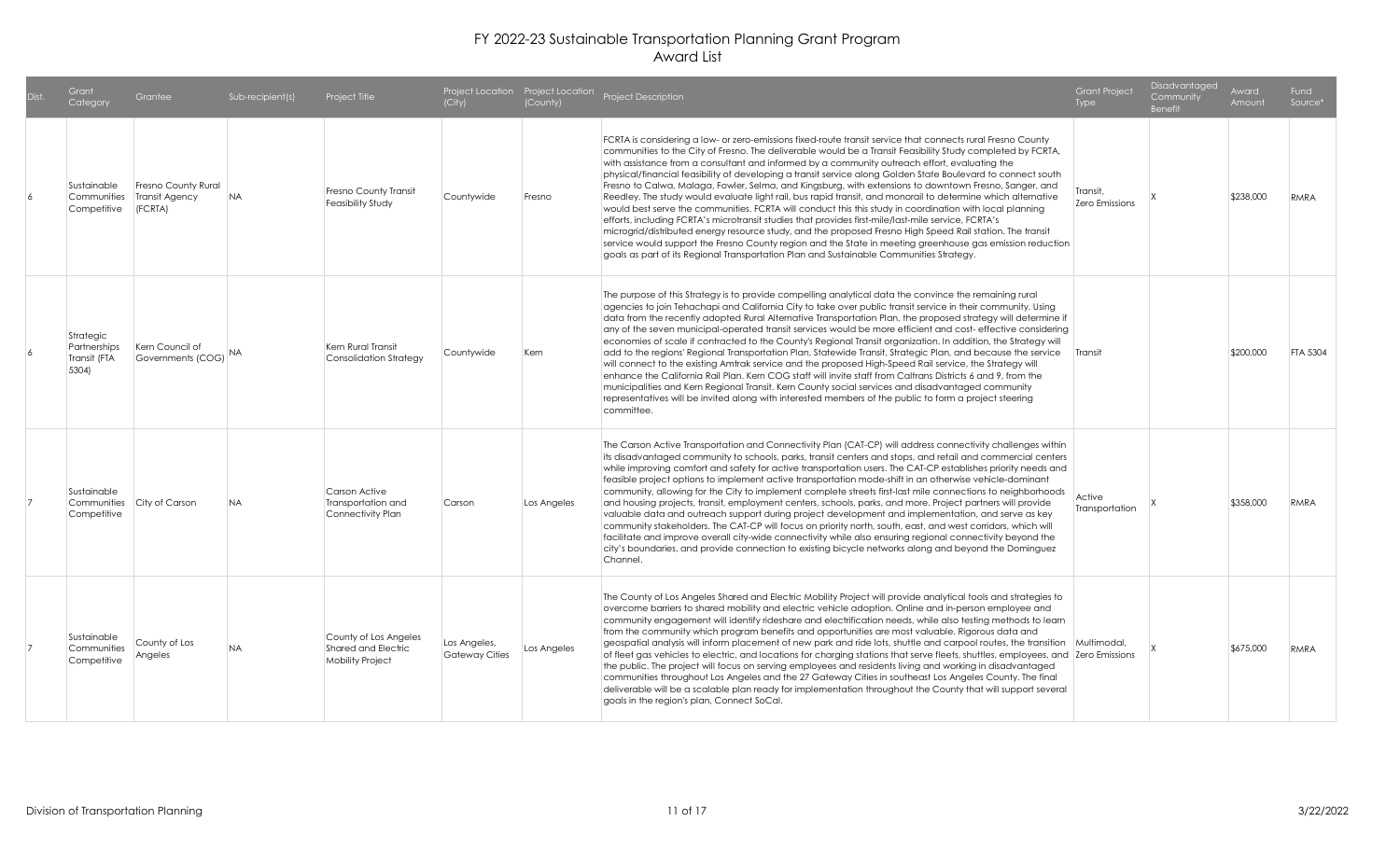| Dist. | Grant<br>Category                                      | Grantee                                        | Sub-recipient(s)      | Project Title                                                            | (City)        | (County)    | Project Location Project Location Project Description                                                                                                                                                                                                                                                                                                                                                                                                                                                                                                                                                                                                                                                                                                                                                                                                                                                                                                                                                                                                                                                                                                                                                                                                                                                                                                                                       | <b>Grant Project</b><br><b>Type</b>           | <b>Disadvantaged</b><br>Community<br><b>Benefit</b> | Award<br>Amount | Fund<br>Source* |
|-------|--------------------------------------------------------|------------------------------------------------|-----------------------|--------------------------------------------------------------------------|---------------|-------------|---------------------------------------------------------------------------------------------------------------------------------------------------------------------------------------------------------------------------------------------------------------------------------------------------------------------------------------------------------------------------------------------------------------------------------------------------------------------------------------------------------------------------------------------------------------------------------------------------------------------------------------------------------------------------------------------------------------------------------------------------------------------------------------------------------------------------------------------------------------------------------------------------------------------------------------------------------------------------------------------------------------------------------------------------------------------------------------------------------------------------------------------------------------------------------------------------------------------------------------------------------------------------------------------------------------------------------------------------------------------------------------------|-----------------------------------------------|-----------------------------------------------------|-----------------|-----------------|
|       | Sustainable<br>Communities<br>Competitive              | Orangeline<br>Development<br>Authority         | NA.                   | Community Corridor<br><b>Transportation Platform</b>                     | Paramount     | Los Angeles | The Eco-Rapid Transit corridor is on the precipice of major rail infrastructure investment. The Comprehensive<br>Community Corridor Transportation Platform builds on previous work. We will collaborate with corridor<br>stakeholders to leverage the rail investment to advance equitable, sustainable communities through<br>thoughtful economic development for cities, enhancing safe, convenient multimodal transit networks while<br>building a future ridership. The project will co-create goals and vision with community representatives;<br>develop corridor-wide governance structure in collaboration with local jurisdictions; explore corridor wide<br>funding strategies; design Community Benefits Framework; generate investment strategy for equitable<br>communities; build business support services to help grow locally. The benefits are to create convenient, safe,<br>and affordable transit options, increase transit ridership, build sustainable, equitable communities and secure<br>funding and resources. The process includes collaborate with stakeholders to set priorities, build upon state,<br>regional and local goals, plans and studies, create dynamic working groups throughout the corridor and<br>implement pilot projects.                                                                                                                   | Transit                                       |                                                     | \$504,000       | RMRA            |
|       | Sustainable<br>Communities<br>Competitive<br>Technical | Ventura County<br>Transportation<br>Commission | National Park Service | U.S. 101 Conejo Pass Area Camarillo<br>Wildlife Tracking Study           | Thousand Oaks | Ventura     | The Ventura County Transportation Commission will study wildlife movement in the Conejo Pass Area. The<br>project is necessary to evaluate current wildlife connectivity and make recommendations for maintaining<br>and improving connectivity throughout this critical region. Deliverables include collection and analysis of<br>wildlife movement and distribution data relative to the freeway and crossing points, resulting in a Final Report<br>on wildlife crossing and connectivity, and recommendations on wildlife crossing improvements in this area, to<br>help facilitate wildlife adaptation to climate change and reduce climate impacts on the surrounding<br>community. Potential improvements include a wildlife overcrossing or undercrossing at a location to be<br>identified based on the results of this project. Parties involved include National Park Service and Caltrans<br>District 7. The proposed project will complement Ventura County's efforts to preserve wildlife connectivity<br>through the Ventura County Habitat Connectivity and Wildlife Corridor Ordinance. It supports objectives of<br>the region's Regional Transportation Plan and Sustainable Communities Strategy, State Planning Priorities, and<br>Climate Adaption Goals by learning and incorporating strategies for climate adaption and resilience in<br>transportation projects. | Technical,<br><b>Wildlife</b><br>Connectivity |                                                     | \$326,890       | RMRA            |
|       | Sustainable<br>Communities<br>Competitive              | City of Menifee                                | <b>NA</b>             | City of Menifee Complete Menifee<br><b>Streets Plan</b>                  |               | Riverside   | The City of Menifee Complete Streets Plan will help guide the creation of a network of complete streets<br>designed to safely and comfortably accommodate all modes of travel. The Complete Streets Plan is<br>necessary to identify rural and underdeveloped areas throughout the City with existing gaps in access and<br>prioritize them for complete street improvements. The Complete Streets Plan also proposes to expand on the<br>existing Active Transportation Plan (ATP) by incorporating complete street improvements in addition to the<br>identified pedestrian and bicycling improvements in the existing ATP. The Complete Streets Plan will fill the<br>gaps and analyze city-wide multi-modal opportunities and improvements, whereas the existing ATP only<br>addressed pedestrian/bicycling opportunities in selected pockets around the City, such as school zones and<br>areas surrounding local parks.                                                                                                                                                                                                                                                                                                                                                                                                                                                               | Complete<br><b>Streets</b>                    |                                                     | \$221,325       | RMRA            |
|       | Sustainable<br>Communities<br>Competitive<br>Technical | City of Moreno<br>Valley                       | <b>NA</b>             | Moreno Valley Electric<br>Vehicle Charging<br>Infrastructure Master Plan | Moreno Valley | Riverside   | The City of Moreno Valley will develop an Electric Vehicle (EV) Charging Infrastructure Master Plan. The<br>Master Plan will provide a comprehensive, systematic approach to building an EV infrastructure network<br>designed to facilitate the movement of electric vehicles within the City and surrounding areas, encourage<br>the growth of electric vehicle ownership, incentivize electrification of public and private sector fleets, and<br>provide affordable access to EV charging stations for all users, including those residing in disadvantaged<br>communities within the City. These initiatives will directly support the State's climate goals to reduce GHG<br>emissions to 40 percent below 1990 levels by 2030, and 80 percent below 1990 levels by 2050, as well as assist<br>the City with achieving its energy efficiency and climate adaptation targets.                                                                                                                                                                                                                                                                                                                                                                                                                                                                                                          | Technical,<br>Zero Emissions                  |                                                     | \$250,000       | RMRA            |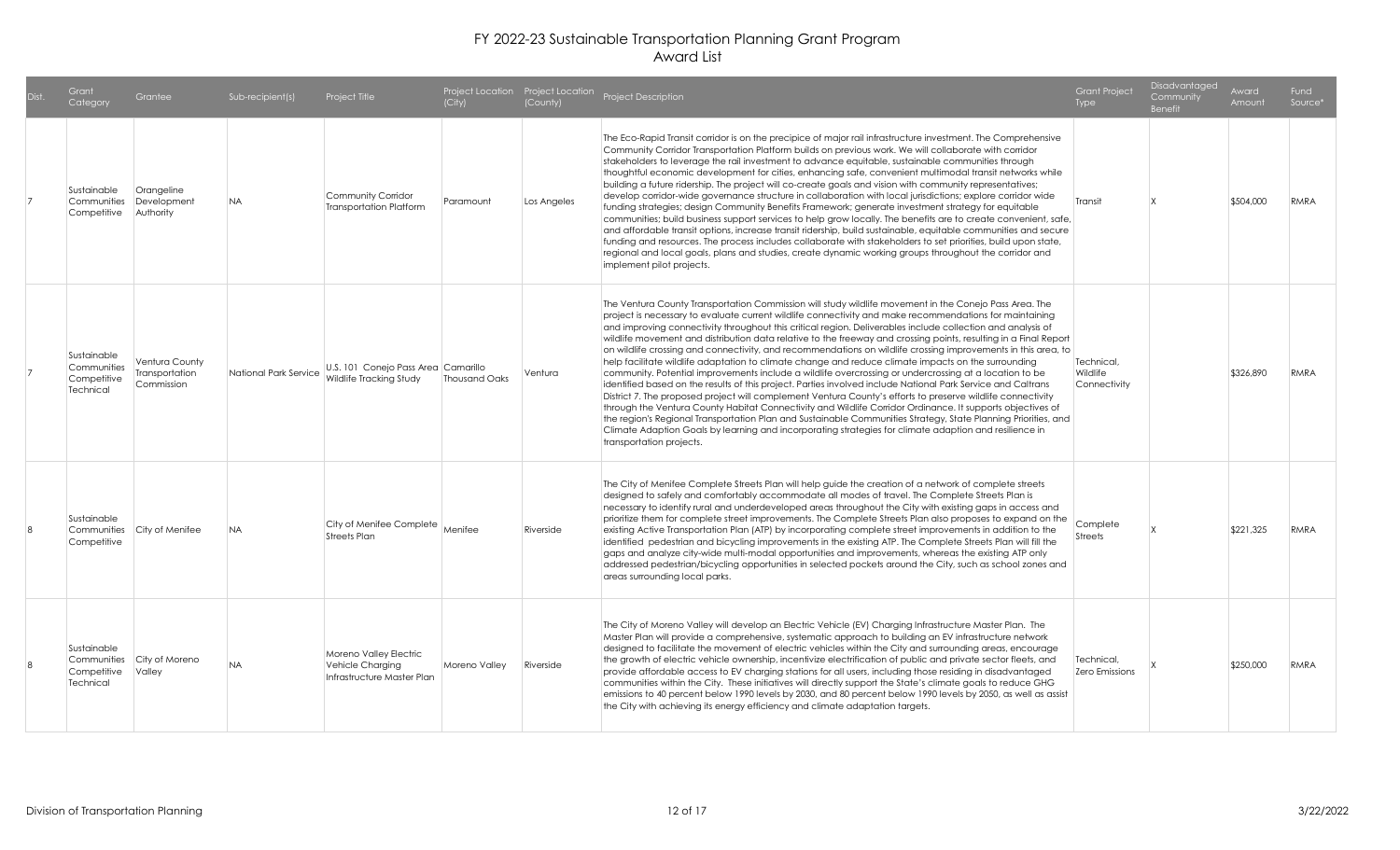| Dist.        | Grant<br>Category                         | Grantee                                                 | Sub-recipient(s)               | Project Title                                                                                    | (City)  | (County)       | Project Location Project Location Project Description                                                                                                                                                                                                                                                                                                                                                                                                                                                                                                                                                                                                                                                                                                                                                                                                                                                                                                                                                                                                                                                                                                                                                                                                                                                                                       | <b>Grant Project</b><br>Type | <b>Disadvantaged</b><br>Community<br><b>Benefit</b> | Award<br>Amount | Fund<br>Source* |
|--------------|-------------------------------------------|---------------------------------------------------------|--------------------------------|--------------------------------------------------------------------------------------------------|---------|----------------|---------------------------------------------------------------------------------------------------------------------------------------------------------------------------------------------------------------------------------------------------------------------------------------------------------------------------------------------------------------------------------------------------------------------------------------------------------------------------------------------------------------------------------------------------------------------------------------------------------------------------------------------------------------------------------------------------------------------------------------------------------------------------------------------------------------------------------------------------------------------------------------------------------------------------------------------------------------------------------------------------------------------------------------------------------------------------------------------------------------------------------------------------------------------------------------------------------------------------------------------------------------------------------------------------------------------------------------------|------------------------------|-----------------------------------------------------|-----------------|-----------------|
|              | Sustainable<br>Communities<br>Competitive | Morongo Band of<br>Mission Indians                      | <b>NA</b>                      | Morongo Tribal Climate<br>Change Adaptation Plan                                                 | Banning | Riverside      | The Morongo Band of Mission Indians (Tribe) will develop a Climate Change Adaptation Plan that will<br>strengthen the resiliency of our Tribal community within the Morongo Indian Reservation. The goal of this<br>project is to develop actionable strategies to fortify transportation and infrastructure, reduce greenhouse gas<br>(GHG) emissions, and protect human health, safety, and cultural resources from climate change. This will be<br>done by evaluating existing conditions on Tribal lands, assessing vulnerabilities to Tribal resources from climate<br>change, and developing adaptation strategies that protect against climate change impacts and reduce<br>GHG emissions on the Reservation. This project will involve collaboration between the Morongo Tribal<br>Government Departments (i.e., Environmental, Water, Cultural, Public Works and Emergency Services<br>departments), the Southern California Association of Governments, Caltrans, and other regional agencies to<br>incorporate existing planning efforts. Traditional Knowledge from the Tribal community will be combined with<br>the best available science to develop a Tribal Adaptation Plan to protect against climate change threats.                                                                                                     | Climate<br>Change            |                                                     | \$300,000       | <b>SHA</b>      |
| $\mathbf{8}$ | Sustainable<br>Communities<br>Competitive | San Bernardino<br>County<br>Transportation<br>Authority | <b>NA</b>                      | San Bernardino County<br>Long Range Multimodal<br>Transportation Plan<br>(LRMTP)                 |         | San Bernardino | The San Bernardino County Transportation Authority (SBCTA) is entering a new era of transportation planning.<br>While SBCTA has had a Countywide Transportation Plan with multimodal and sustainability elements since<br>2015, these elements have not been fully integrated, nor has it kept up with major changes in policy. In<br>particular, it has not been resilient enough to respond to disruptions seen over the last few years: COVID-19<br>pandemic, climate change, and changes in technology and travel that have ensued. It is now time to build<br>a new foundation that will produce a Long Range Multimodal Transportation Plan (LRMTP) that will adapt<br>and respond to these challenges. The transportation system envisioned in the LRMTP will enable our residents<br>and businesses to thrive, across the diverse spectrum of our 1) population, 2) geography, 3) economic<br>conditions, and 4) the natural and built environments. Through incremental steps and intermediate<br>deliverables, the LRMTP, will be the primary deliverable. It will respond to new policy initiatives from the<br>California Transportation Plan 2050 and the Climate Action Plan for Transportation Infrastructure.                                                                                                               | Multimodal                   |                                                     | \$594,479       | RMRA            |
|              | Sustainable<br>Communities<br>Competitive | Town of Apple<br>Valley                                 | <b>NA</b>                      | Apple Valley State Route<br>18 Corridor Enhancement Apple Valley<br>Plan Phase II                |         | San Bernardino | The Apple Valley State Route 18 (SR 18) Corridor Enhancement Plan Phase II will be a comprehensive study<br>of a 3.2-mile corridor on SR 18 that includes medical, residential and commercial sectors. The study will<br>identify necessary multimodal transportation solutions that will provide improved bicycle and pedestrian<br>movement throughout the Corridor. The final Plan will serve as a directive for future development to ensure<br>compliance with the Town's General Plan and Housing Element as well as the overall vision for the Corridor.<br>A qualified planning consultant will lead the process to evaluate current conditions and accident data,<br>engage with stakeholders, and prioritize implementation projects. Ultimately, the Plan will include Complete<br>Streets elements for multimodal transportation options as well as storm water and greening improvements<br>that enhance the Corridor and protect the environment.                                                                                                                                                                                                                                                                                                                                                                             | Corridor                     |                                                     | \$295.855       | RMRA            |
| 10           | Sustainable<br>Communities<br>Competitive | City of Newman                                          | Local Government<br>Commission | Newman - T Street<br>Corridor Improvement<br>and Multi-benefit<br>Community Connectivity<br>Plan | Newman  | Stanislaus     | The City of Newman and the Local Government Commission will conduct an extensive, highly participatory,<br>multifaceted community engagement process to identify strategies to improve safety, mitigate impacts to<br>adjacent property occupants, and promote active modes of transportation. The resulting T Street Corridor<br>Improvement and Multi-benefit Community Connectivity Plan will include conceptual designs and<br>implementation strategies for short-and long-term multimodal improvements for pedestrians, bicyclists, and<br>other active transportation methods, strategies for how neighborhoods can connect to existing and planned<br>multimodal infrastructure, and how multi-benefit green infrastructure components (such as stormwater<br>capture and treatment, urban greening, and shade structures) can help improve community resilience to the<br>impacts of climate change. The plan integrates with the Newman Community Conservation Area Master<br>Plan, will help advance the city's Non-Motorized Transportation Plan, and fully supports state and regional<br>goals of reducing vehicle miles traveled and greenhouse gas emissions, maximizing mobility and accessibility,<br>preserving and ensuring a sustainable regional transportation system, and protecting the environment and<br>health. | Corridor,<br>Safety          |                                                     | \$277,539       | RMRA            |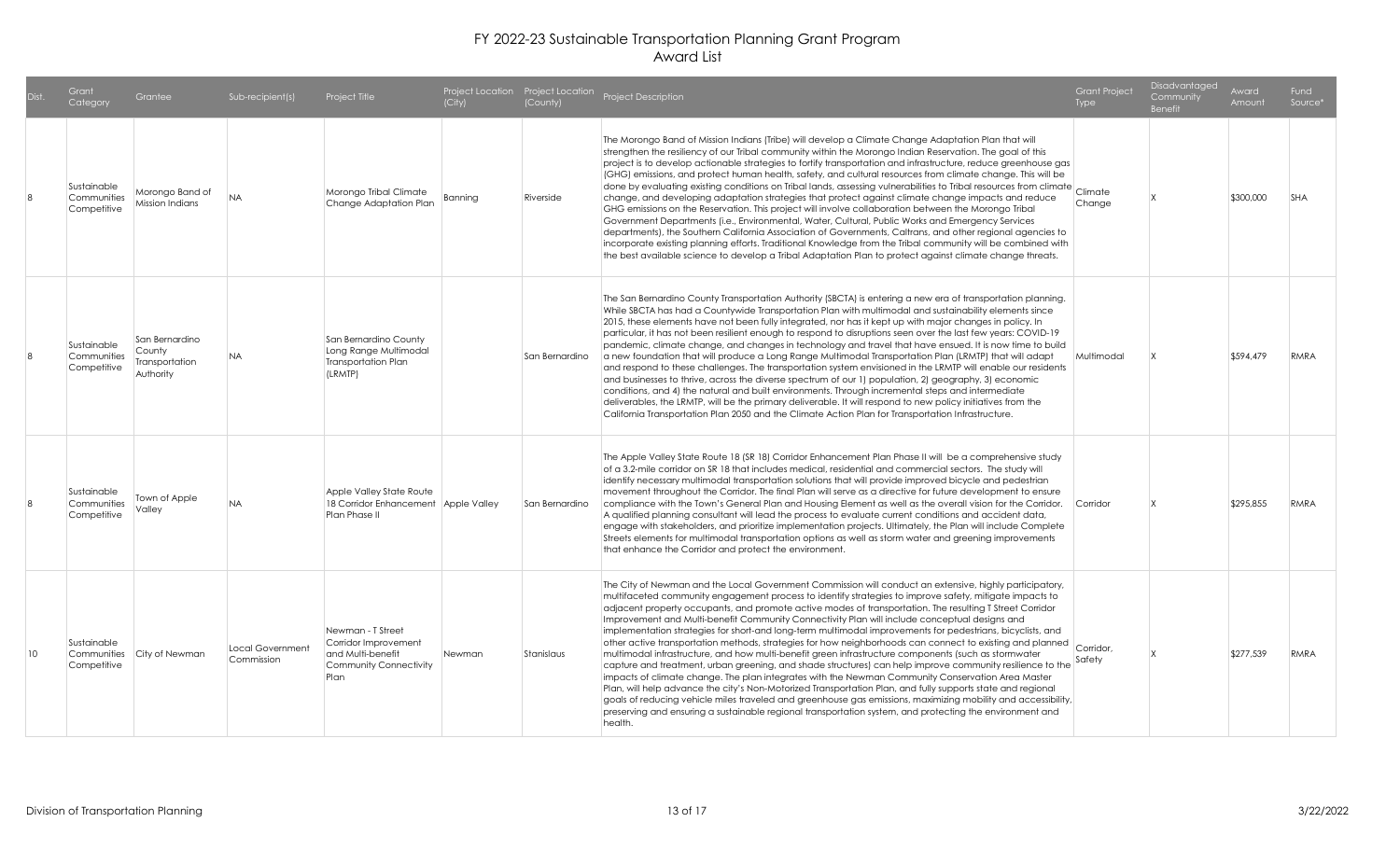|    | Grant<br>Category                         | Grantee                                  | Sub-recipient(s)               | Project Title                                                    | (City)                     | (County)   | Project Location Project Location Project Description                                                                                                                                                                                                                                                                                                                                                                                                                                                                                                                                                                                                                                                                                                                                                                                                                                                                                                                                                                                                                                                                                                                                                                                                        | <b>Grant Project</b><br>Type | Disadvantaged<br>Community<br><b>Benefit</b> | Award<br>Amount | Fund<br>Source* |
|----|-------------------------------------------|------------------------------------------|--------------------------------|------------------------------------------------------------------|----------------------------|------------|--------------------------------------------------------------------------------------------------------------------------------------------------------------------------------------------------------------------------------------------------------------------------------------------------------------------------------------------------------------------------------------------------------------------------------------------------------------------------------------------------------------------------------------------------------------------------------------------------------------------------------------------------------------------------------------------------------------------------------------------------------------------------------------------------------------------------------------------------------------------------------------------------------------------------------------------------------------------------------------------------------------------------------------------------------------------------------------------------------------------------------------------------------------------------------------------------------------------------------------------------------------|------------------------------|----------------------------------------------|-----------------|-----------------|
| 10 | Sustainable<br>Communities<br>Competitive | San Joaquin County NA                    |                                | Garden Acres Sustainable<br>Communities Plan                     | Unincorporated San Joaquin |            | The Garden Acres Sustainable Communities Plan (Plan) creates a community vision for multi-modal<br>connectivity improvements within the community of Garden Acres. The Plan will focus on sustainable<br>transportation improvements by centering on existing and future community assets and needs related to<br>accessible health, nutrition, education, human services, housing assistance, and employment opportunities of Multimodal<br>this Disadvantaged Community. The Plan focuses on facilitating the movement of people and goods<br>between job centers and the community through alternative modes of transportation. The Plan includes<br>extensive outreach, implementation of complete street designs, circulation recommendations, and<br>investment strategies for future project construction.                                                                                                                                                                                                                                                                                                                                                                                                                                            |                              |                                              | \$369,167       | <b>RMRA</b>     |
| 10 | Sustainable<br>Competitive                | Communities San Joaquin County NA        |                                | Kennedy Complete<br><b>Streets Plan</b>                          | Unincorporated San Joaquin |            | San Joaquin County Department of Public Works (County) will conduct an extensive and highly participatory,<br>multifaceted community engagement process to identify strategies to improve safety and promote active<br>modes of transportation in the Kennedy community near the South Stockton area. The Kennedy Complete<br>Streets Plan (Plan) will analyze the unincorporated San Joaquin County pocket near South Stockton to create<br>complete streets, multi-modal plan of improvements for this established rural-residential and agricultural<br>district. This Plan focuses on sustainable improvements to enhance and promote a healthy community and<br>vibrant economy. The Plan will look at existing and planned facilities within the Stockton City limits to bridge<br>gaps located within the County's jurisdiction. The Plan will be actionable to transform the existing vehicle-<br>centric circulation network to one that is designed for safety and access for all modes, all while practicing<br>environmental stewardship and working to reduce the impacts of climate change.                                                                                                                                                    | Complete<br>Streets          |                                              | \$231,945       | RMRA            |
| 10 | Sustainable<br>Communities<br>Competitive | Stanislaus County                        | Local Government<br>Commission | South 9th Street Corridor<br>Plan                                |                            | Stanislaus | Stanislaus County, with Local Government Commission and other community partners, will develop a South<br>9th Street Corridor Plan for the 1 and 1/4-mile length of South 9th Street from the bridge entrance at River<br>Road down to E Hatch Road. An intensive community engagement process will be deployed to identify land<br>use and transportation strategies that will enhance the corridor (visually and economically); improve the<br>interface between the adjoining residential area to the east; and will provide greater connectivity to the<br>north side of the Tuolumne River (into Modesto Downtown and Tuolumne River Regional Park). The outcome<br>will be a plan with complete streets designs for roadway, sidewalk and intersection changes to support<br>safety, operations, access and mobility for all modes and users of all ages and abilities and improved<br>compatibility between residential and commercial/industrial uses. The planning effort fully supports state and<br>regional goals of reducing vehicle miles traveled and greenhouse gas emissions, maximizing mobility and<br>accessibility, preserving and ensuring a sustainable regional transportation system, and protecting the<br>environment and health. | Corridor                     |                                              | \$223,682       | RMRA            |
| 10 | Sustainable<br>Communities<br>Competitive | Stanislaus Regional<br>Transit Authority | <b>NA</b>                      | Stanislaus Regional Transit<br>Authority Electrification<br>Plan | Modesto                    | Stanislaus | Stanislaus Regional Transit Authority (Authority) will develop a plan to electrify its fleet and associated<br>infrastructure to comply with the California Air Resources Board (CARB) Innovative Clean Transit Regulation.<br>The Innovative Clean Transit Regulation was adopted in December 2018 to replace the Fleet Rule for transit<br>agencies. The regulation requires all public transit agencies to gradually transition to a 100-percent zero-<br>emission bus fleet, provide innovative first and last-mile connectivity and improve mobility for transit riders. The Transit.<br>Electrification Plan would include evaluating zero-emission buses, charging infrastructures, energy<br>consumptions, facilities usages, operating costs, capital costs, greenhouse gas reductions, disadvantaged<br>communities, energy savings, battery storages, and solar panels. The parties involved would include the<br>Authority, CARB, and the consultant that will be developing the Electrification Plan. The major milestones<br>includes soliciting the proposal for a consultant, awarding a consultant, developing the plan, presenting the<br>plan to the Board of Director, invoicing, and project closeout.                                  | Zero Emissions               |                                              | \$212,472       | <b>RMRA</b>     |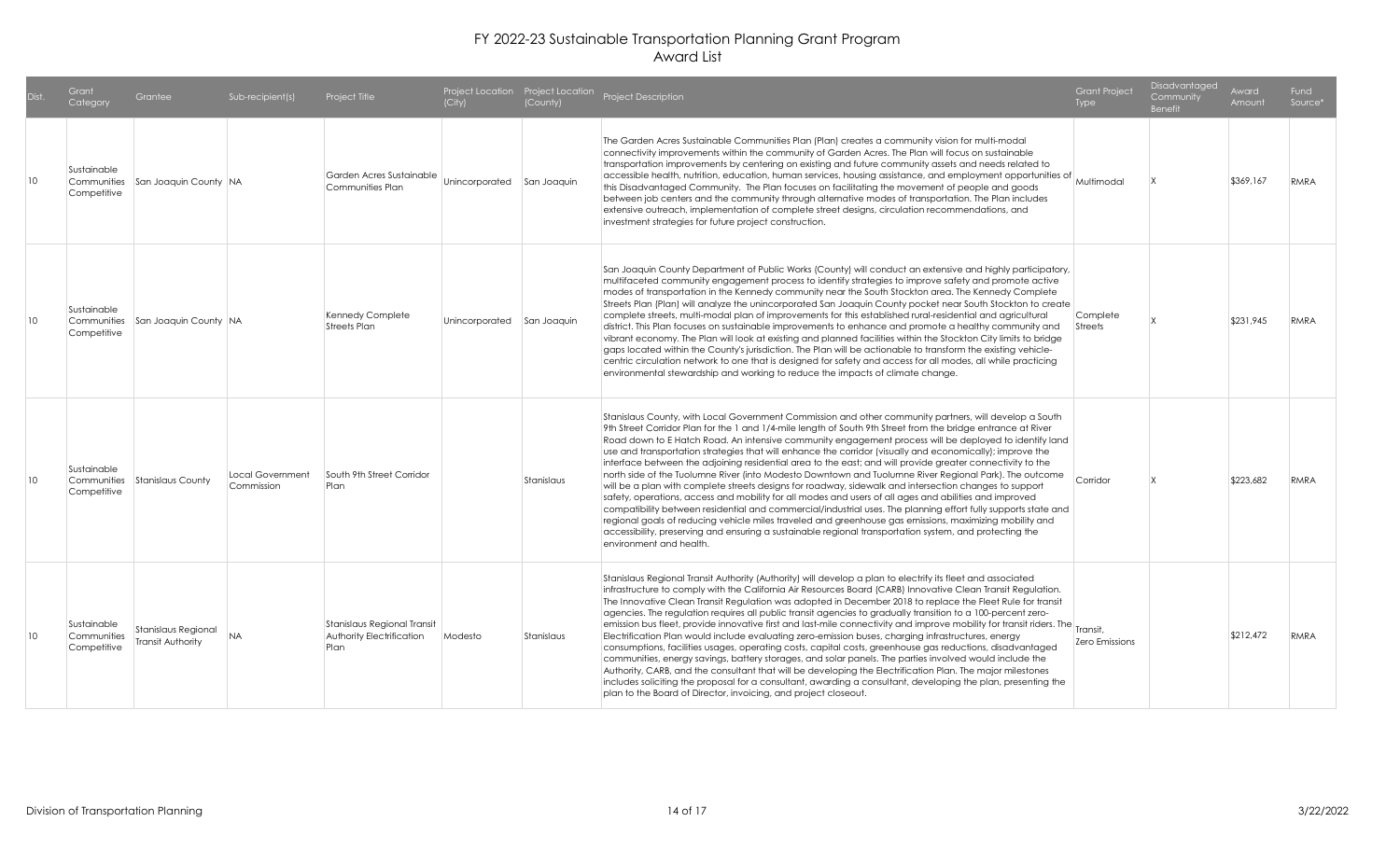| Dist.           | Grant<br>Category                         | Grantee                       | Sub-recipient(s) | Project Title                                                                  | (City)      | (County)  | Project Location Project Location Project Description                                                                                                                                                                                                                                                                                                                                                                                                                                                                                                                                                                                                                                                                                                                                                                                                                                                                                                                                                                                                                                                                                                                   | <b>Grant Project</b><br>Type | Disadvantaged<br>Community<br><b>Benefit</b> | Award<br>Amount | Fund<br>Source <sup>*</sup> |
|-----------------|-------------------------------------------|-------------------------------|------------------|--------------------------------------------------------------------------------|-------------|-----------|-------------------------------------------------------------------------------------------------------------------------------------------------------------------------------------------------------------------------------------------------------------------------------------------------------------------------------------------------------------------------------------------------------------------------------------------------------------------------------------------------------------------------------------------------------------------------------------------------------------------------------------------------------------------------------------------------------------------------------------------------------------------------------------------------------------------------------------------------------------------------------------------------------------------------------------------------------------------------------------------------------------------------------------------------------------------------------------------------------------------------------------------------------------------------|------------------------------|----------------------------------------------|-----------------|-----------------------------|
| $\overline{11}$ | Sustainable<br>Competitive                | Communities City of El Centro | NA.              | Imperial Avenue<br>Complete Streets Plan                                       | El Centro   | Imperial  | The City of El Centro is proposing the Imperial Avenue Complete Streets Plan. Though a thorough existing<br>conditions investigation, extensive public engagement program, and collaboration with local agencies like<br>Imperial Valley Transit and the City of Imperial, the plan will produce a conceptual design plan with context<br>sensitive pedestrian, bicyclists, and transit improvements. In addition, the Complete Streets Plan will build<br>upon local planning efforts. This segment of Imperial Avenue has been identified for improvements such as a Streets<br>multipurpose pathway and protected bicycle lanes in the Mobility Element of the El Centro General Plan that<br>was updated in June 2021. The neighboring city of Imperial is also starting its own planning effort for 3.5 mile<br>segment of the same roadway called State Route 86 Vision Blueprint into a multimodal corridor.                                                                                                                                                                                                                                                     | Complete                     |                                              | \$300,000       | RMRA                        |
| $\overline{11}$ | Sustainable<br>Communities<br>Competitive | City of La Mesa               | <b>NA</b>        | Spring Street Transit Station<br><b>Multimodal Access</b><br>Connections Study | La Mesa     | San Diego | The Spring Street Transit Station Multimodal Access Plan would serve as a blueprint to integrate multiple<br>modes of transportation, enhance connections to the transit station and provide safe, convenient access to<br>regional transit services while reducing dependence on the automobile, while reducing greenhouse gas<br>emissions and improving the health of the community at large. This effort would provide holistic solutions,<br>embrace transportation choices and build on previous planning efforts including a Smart Growth housing<br>study at the station under a Caltrans Sustainable Communities grant, as well as provide technical studies and<br>community engagement needed to connect pedestrian and bike facilities (including the La Mesa Rail Trail)<br>being planned under a regional Active Transportation Program grant.                                                                                                                                                                                                                                                                                                            | Multimodal,<br>Transit       |                                              | \$176,000       | RMRA                        |
| 11              | Sustainable<br>Communities<br>Competitive | City of Lemon Grove NA        |                  | Lemon Grove Sustainable<br>Mobility Plan                                       | Lemon Grove | San Diego | Lemon Grove will build upon the success of Connect Main Street, an active corridor project, by planning for<br>additional public right-of-way improvements to increase access, safety, and connectivity to schools, parks,<br>and other community destinations by developing a Sustainable Mobility Plan (SMP). The SMP will focus on<br>approximately 20 miles of existing roads to provide students, residents, and visitors with safer and more<br>accessible non-motorized transportation options while improving connectivity, creating economic vibrancy,<br>and reducing greenhouse gas emissions. The SMP will include a community outreach plan, "pop-up" events, Multimodal<br>workshops, and surveys to ensure authentic and equitable engagement of project stakeholders, especially<br>those who will directly benefit from sustainable mobility implemented projects. The SMP will also align with the<br>San Diego Association of Governments 2050 Regional Transportation Plan. The outcome of the SMP will be<br>identified projects that help create a healthier, safer, and better connected Lemon Grove in conjunction with<br>Connect Main Street. |                              |                                              | \$276,000       | RMRA                        |
| 11              | Sustainable<br>Communities<br>Competitive | City of Oceanside             | <b>NA</b>        | Oceanside Coastal Rail<br>Trail Completion Feasibility Oceanside<br>Study      |             | San Diego | The City of Oceanside will develop a Coastal Rail Trail Completion Feasibility Study that includes conceptual<br>designs and alignments to complete and enhance the Coastal Rail Trail. The Coastal Rail Trail is a planned<br>continuous multi-modal route that runs approximately 44 miles between Oceanside and downtown San<br>Diego. To date the City has completed 60 percent of the trail. The Feasibility Study is needed to evaluate the<br>southern trail extension and increase the width and capacity of the earlier 2002 built segment. The Feasibility<br>Study will include a Public Outreach and Engagement Plan that outlines events and activities to ensure<br>authentic and equitable engagement of project stakeholders, such as schools, community based<br>organizations, public health, the Healthy Oceanside Coalition, the San Diego Association of Governments<br>(SANDAG), and Caltrans. The Feasibility Study will develop strategies to design, fund, and construct the trail<br>completion. The SANDAG 2050 Regional Transportation Plan identifies the trail as a high priority project to<br>reduce vehicle miles traveled.            | Active<br>Transportation     |                                              | \$300,000       | RMRA                        |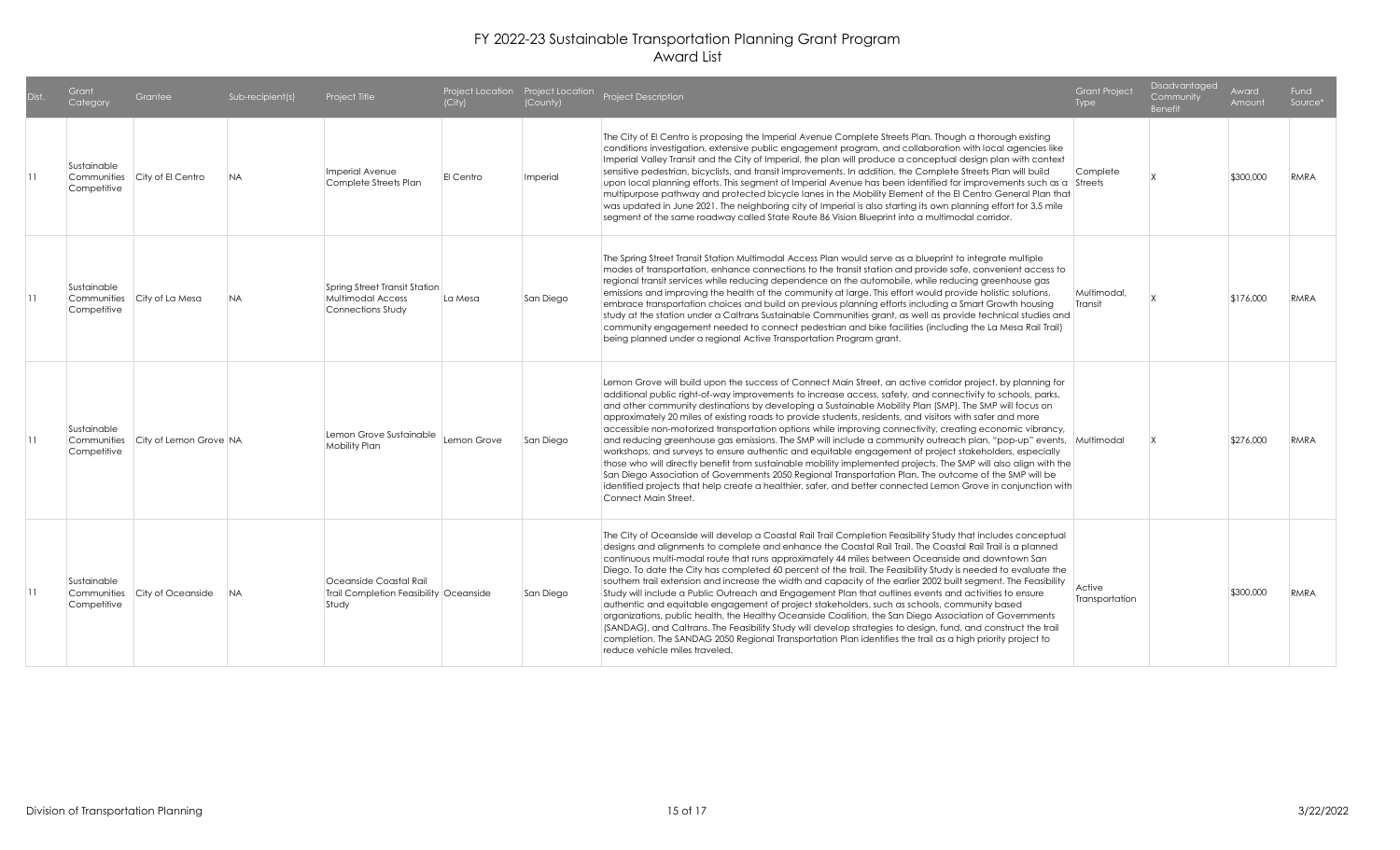| Dist.           | Grant<br>Category                                      | Grantee                                                | Sub-recipient(s)                                     | Project Title                                                                                          | (City) | (County)  | Project Location Project Location Project Description                                                                                                                                                                                                                                                                                                                                                                                                                                                                                                                                                                                                                                                                                                                                                                                                                                                                                                                                                                                                                                                                                                                                                                                                                                                                                                                                                                                                                     | <b>Grant Project</b><br>Type | Disadvantaged<br>Community<br><b>Benefit</b> | Award<br>Amount | Fund<br>Source*           |
|-----------------|--------------------------------------------------------|--------------------------------------------------------|------------------------------------------------------|--------------------------------------------------------------------------------------------------------|--------|-----------|---------------------------------------------------------------------------------------------------------------------------------------------------------------------------------------------------------------------------------------------------------------------------------------------------------------------------------------------------------------------------------------------------------------------------------------------------------------------------------------------------------------------------------------------------------------------------------------------------------------------------------------------------------------------------------------------------------------------------------------------------------------------------------------------------------------------------------------------------------------------------------------------------------------------------------------------------------------------------------------------------------------------------------------------------------------------------------------------------------------------------------------------------------------------------------------------------------------------------------------------------------------------------------------------------------------------------------------------------------------------------------------------------------------------------------------------------------------------------|------------------------------|----------------------------------------------|-----------------|---------------------------|
| $\overline{11}$ | Strategic<br>Partnerships<br>(FHWA SPR<br>Part I)      | San Diego<br>Association of<br>Governments<br>(SANDAG) | San Diego County<br>Regional Airport<br>Authority    | Complete Corridor Air<br>Planning: A Regional<br>Strategy for Advanced Air<br><b>Mobility Services</b> |        | San Diego | The National Aeronautics and Space Administration defines Advanced Air Mobility (AAM) as "an air<br>transportation system that moves people and cargo between places." However, to date, a clear and<br>integrated approach to planning for AAM services does not exist. While Caltrans recently adopted the<br>California Aviation System Plan 2020, which acknowledges the potential impact of AAM on the transportation<br>industry, clear policy direction and guidance for local governments on the deployment and integration of<br>these services remains unclear. To better prepare for the increasing use of these new technologies SANDAG Freight<br>is partnering with the San Diego County Regional Airport Authority to develop a regional strategy for AAM<br>Services. Major deliverables for the project include a comprehensive strategy that will identify early<br>opportunities to plan, design, and test AAM services and ultimately prepare the region for widespread<br>deployment that aligns with local, regional, and state policy objectives.                                                                                                                                                                                                                                                                                                                                                                                                  | Aeronautics,                 |                                              | \$400,500       | <b>FHWA SPR</b><br>Part I |
| 11              | Strategic<br>Partnerships<br>Transit (FTA<br>5304)     | San Diego<br>Association of<br>Governments<br>(SANDAG) | Metropolitan Transit<br>System;<br>City of San Diego | On the Move: Innovative<br>Transit Priority Solutions for San Diego<br>Complete Streets                |        | San Diego | "On the Move" seeks to accelerate and optimize the implementation of transit priority treatments and first<br>and last mile complete streets improvements in the city of San Diego to improve the safety, accessibility, and<br>efficiency of mobility in our communities. The project will use tactical urbanism – community-led short term,<br>low-cost, and scalable interventions – to provide benefits to people walking, biking, and taking transit<br>particularly in disadvantaged and vulnerable communities. "On the Move" will leverage SANDAG's Working<br>Groups to engage members of underserved communities and those whose mobility needs are frequently<br>overlooked or unsolicited when designing and implementing a transportation network. The project will<br>examine gaps in the transportation network to identify corridors with opportunities to address transit delay<br>and access. Through best practice research and community engagement, the project will develop<br>recommendations for quick build (0-2 years) and near term (2-5 years) improvements within PICs that will<br>enhance the mobility and safety for transit riders and roadway users of all ages and abilities. "On the Move"<br>will develop an implementation plan to pilot tactical urbanism projects (near 30 percent design) that<br>improve transit reliability and access along a PIC, providing the region with a valuable immediately<br>actionable case study. | Transit                      |                                              | \$442,650       | <b>FTA 5304</b>           |
| 11              | Strategic<br>Partnerships<br>Transit (FTA<br>5304)     | San Diego<br>Association of<br>Governments<br>(SANDAG) | San Diego<br>Metropolitan Transit<br>System          | Automated Passenger<br>Counting (APC)<br>Performance Monitorina<br>Dashboard                           |        | San Diego | SANDAG seeks to modernize how we collect, analyze, and make available transit ridership data through our<br>Automated Passenger Counting (APC) Performance Monitoring process. The region collects ridership data<br>using automated, on-board technology that counts passengers. The project will develop an live online<br>dashboard that automates the collection and analysis of data and displays it in a meaningful way that can<br>be accessed by SANDAG, the regional transit operators, local jurisdictions, and the public. The dashboard will Data,<br>ensure data integrity and transparency and allow the public to actively engage in the planning process. This Transit<br>project will draw on California Integrated Travel Project's experience with passenger counting technologies<br>to design a dashboard that meets the unique data, reporting, and planning needs of the San Diego region<br>and equips our transit operators, elected officials, and community members alike with the knowledge<br>necessary to make informed decisions about their communities.                                                                                                                                                                                                                                                                                                                                                                                  |                              |                                              | \$300,000       | <b>FTA 5304</b>           |
| 11              | Sustainable<br>Communities<br>Competitive<br>Technical | San Diego<br>Association of<br>Governments<br>(SANDAG) | County of San Diego Emission Vehicle                 | San Diego Regional Zero-<br>Incentives Program                                                         |        | San Diego | SANDAG, in partnership with the County of San Diego, proposes to research, design, and establish a Regional<br>Zero-Emission Vehicle (ZEV) Incentive Program to accelerate adoption of 100,000 battery electric and fuel<br>cell electric vehicles in the region. This program will prioritize social equity by making ZEVs more accessible to<br>low- and moderate-income (LMI) households. Program deliverables include: Existing conditions assessment of<br>vehicle incentive programs and market conditions; Community engagement and social equity plan to<br>increase awareness of ZEV ownership in Disadvantaged Communities, and learn what program elements are<br>needed to enable significant participation by LMI households; Incentive program strategy that explores<br>partnership opportunities with state, utility, air district, and other Metropolitan Planning Organization's<br>programs; Implementation plan to quickly progress from strategy to program launch. Findings from this<br>planning effort will equip the San Diego region with the tools and resources needed to launch an incentive<br>program that prioritizes access for LMI households.                                                                                                                                                                                                                                                                                          | Technical.<br>Zero Emissions |                                              | \$399,000       | <b>FTA 5304</b>           |